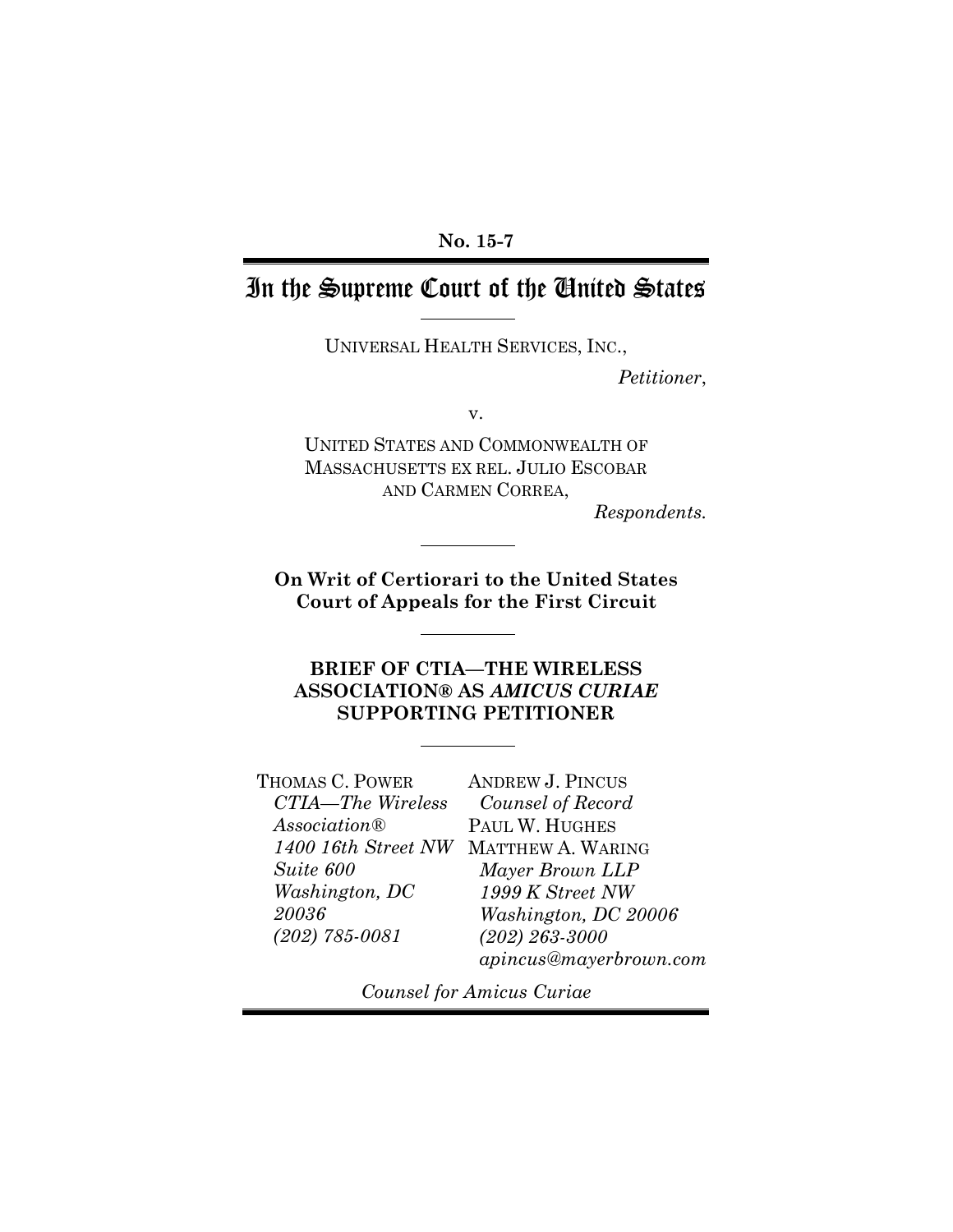## **TABLE OF CONTENTS**

|--|--|

| Introduction and Summary of Argument2                                                                                                                                        |
|------------------------------------------------------------------------------------------------------------------------------------------------------------------------------|
| The Dispute Over Implied Certification<br>Claims Highlights The Importance Of<br>Properly Applying Rule 9(b)'s Pleading<br>A. The False Claims Act Does Not Provide          |
| A Mechanism For Asserting Multiple-                                                                                                                                          |
| Damages Claims For Every Alleged<br>Statutory Or Regulatory Violation By A                                                                                                   |
| 1. The FCA prohibits only "false" or                                                                                                                                         |
| 2. The FCA does not transform into<br>actionable fraud every failure to<br>comply with every federal statute                                                                 |
| 3.<br>Requiring express certification<br>imposes no burden on the<br>government and provides fair notice<br>to contractors regarding the<br>potential risk of costly private |
| B. Permitting FCA Claims Based On An<br>Alleged Violation Of A Program<br><b>Condition Alone Elevates The</b><br>Importance Of Rule 9(b)'s Particular                        |

i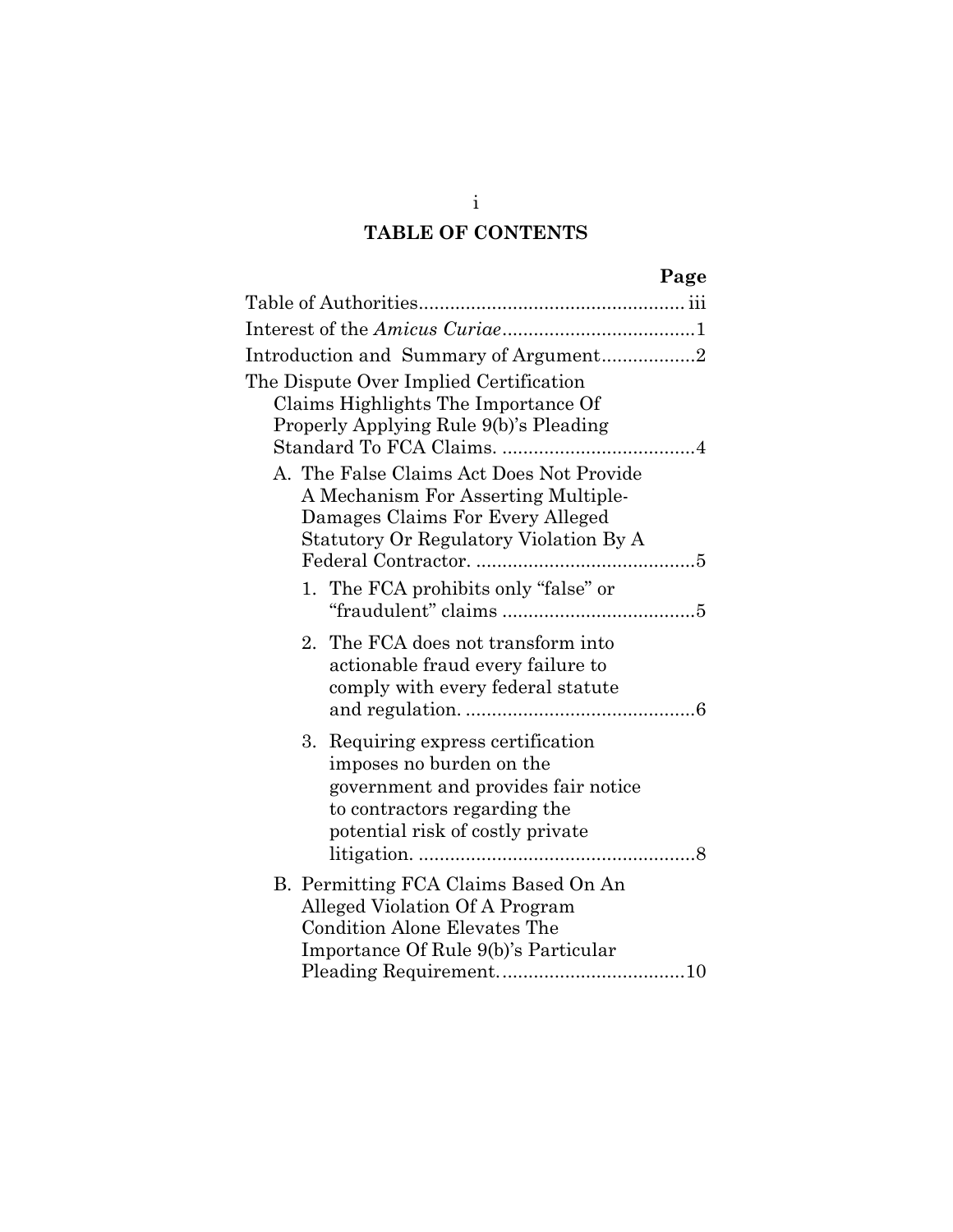## **TABLE OF CONTENTS—continued**

## **Page**

| 1. Combining implied-certification<br>liability with a permissive approach<br>to Rule 9(b) produces exceedingly     |
|---------------------------------------------------------------------------------------------------------------------|
| 2. This Court should make clear that<br>Rule 9(b) requires FCA relators to<br>plead with specificity the details of |
| C. Proper Application Of Rule 9(b) Is<br>Essential To Screen Out Low-Merit<br>FCA Claims Brought To Coerce          |
| 1. The sizable bounties available under<br>the FCA are attracting an ever-<br>increasing number of low-merit FCA    |
| 2. Allowing weak FCA suits to survive<br>dismissal results in significant<br>adverse consequences17                 |
| 3. Proper application of Rule 9(b) is<br>essential to screen out meritless                                          |
|                                                                                                                     |

ii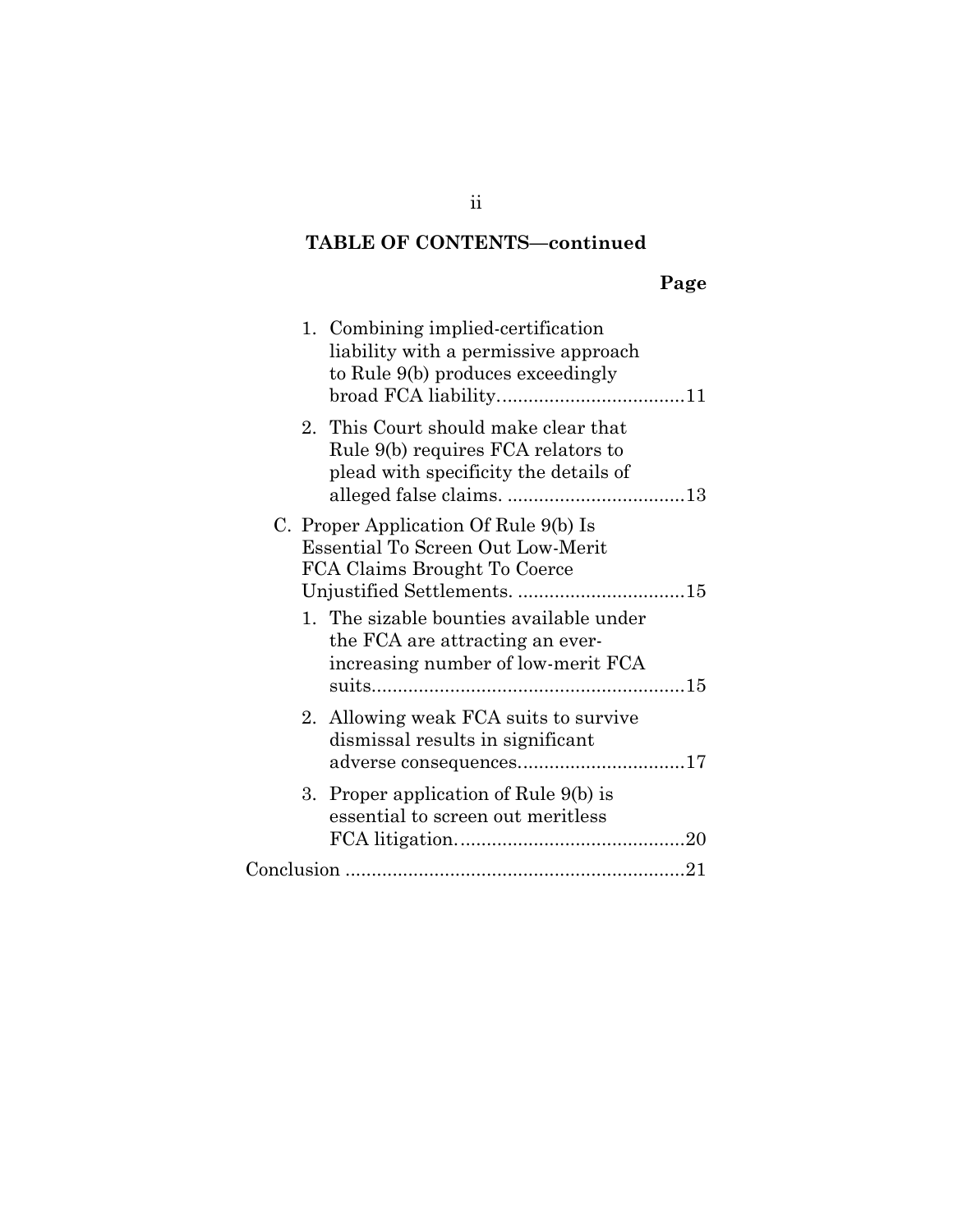## **TABLE OF AUTHORITIES**

# **Page(s)**

### **Cases**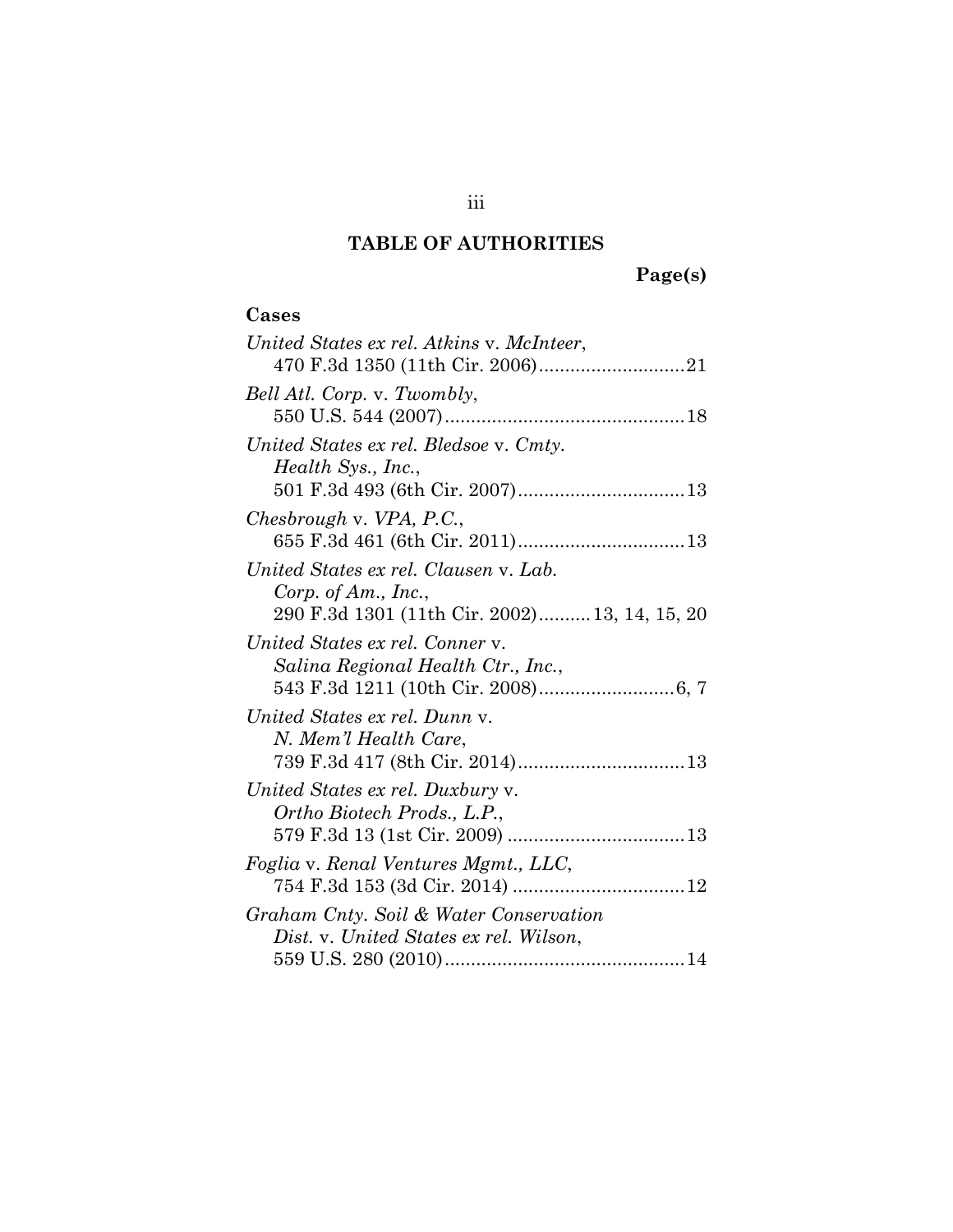## **Page(s)**

| United States ex rel. Grenadyor v.          |
|---------------------------------------------|
| Ukrainian Vill. Pharmacy, Inc.,             |
|                                             |
| United States ex rel. Grubbs v. Kanneganti, |
|                                             |
| United States ex rel. Heath v. AT&T, Inc.,  |
|                                             |
| United States ex rel. Joshi v.              |
| St. Luke's Hosp., Inc.,                     |
|                                             |
| Kellogg Brown & Root Servs., Inc. v.        |
| United States ex rel. Carter,               |
|                                             |
| United States ex rel. Lemmon v.             |
| <i>Envirocare of Utah, Inc.,</i>            |
| 614 F.3d 1163 (10th Cir. 2010)12            |
| United States ex rel. Lusby v.              |
| Rolls-Royce Corp.,                          |
|                                             |
| Mikes v. Straus,                            |
|                                             |
| United States ex rel. Nathan v.             |
| Takeda Pharm. N. Am., Inc.,                 |
|                                             |
| Rockwell Int'l Corp. v. United States,      |
|                                             |
| United States ex rel. Steury v.             |
| Cardinal Health, Inc.,                      |
|                                             |

iv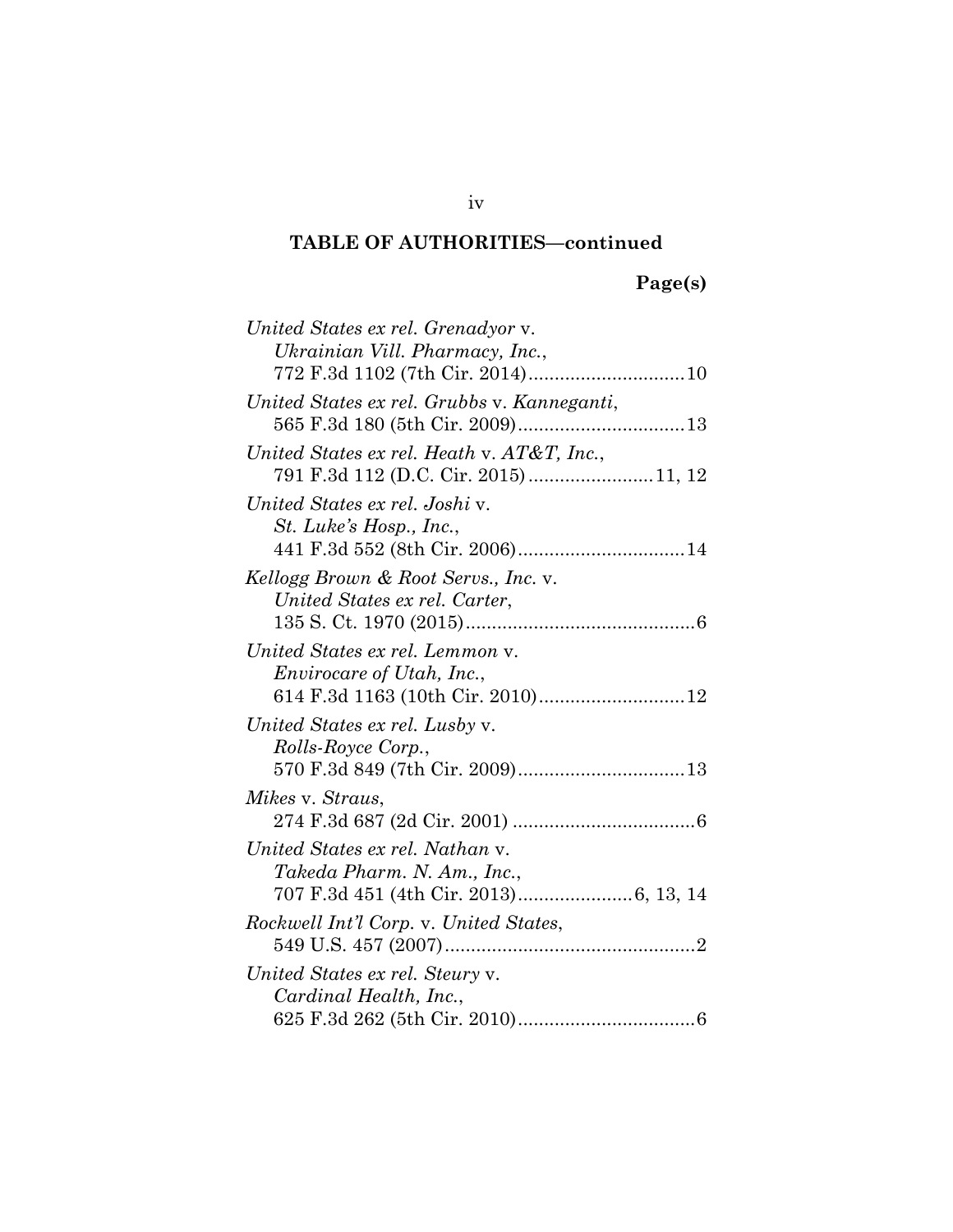| Streambend Props. II, LLC v.             |  |
|------------------------------------------|--|
| Ivy Tower Minneapolis, LLC,              |  |
|                                          |  |
| Texas Dep't of Hous. & Cmty. Affairs v.  |  |
| <i>Inclusive Cmtys. Project, Inc.,</i>   |  |
|                                          |  |
| Ebeid ex rel. United States v. Lungwitz, |  |
|                                          |  |
| United States v. McNinch,                |  |
|                                          |  |
| United States v. Sanford-Brown, Ltd.,    |  |
|                                          |  |
| Vt. Agency of Nat. Res. v.               |  |
| United States ex rel. Stevens,           |  |
|                                          |  |
| United States ex rel. Wilson v.          |  |
| Kellogg Brown & Root, Inc.,              |  |
|                                          |  |
| <b>Statutes, Rules, and Regulations</b>  |  |
| 31 U.S.C.                                |  |
|                                          |  |
|                                          |  |
|                                          |  |
| Paperwork Reduction Act of 1995,         |  |
|                                          |  |
|                                          |  |
|                                          |  |
|                                          |  |

v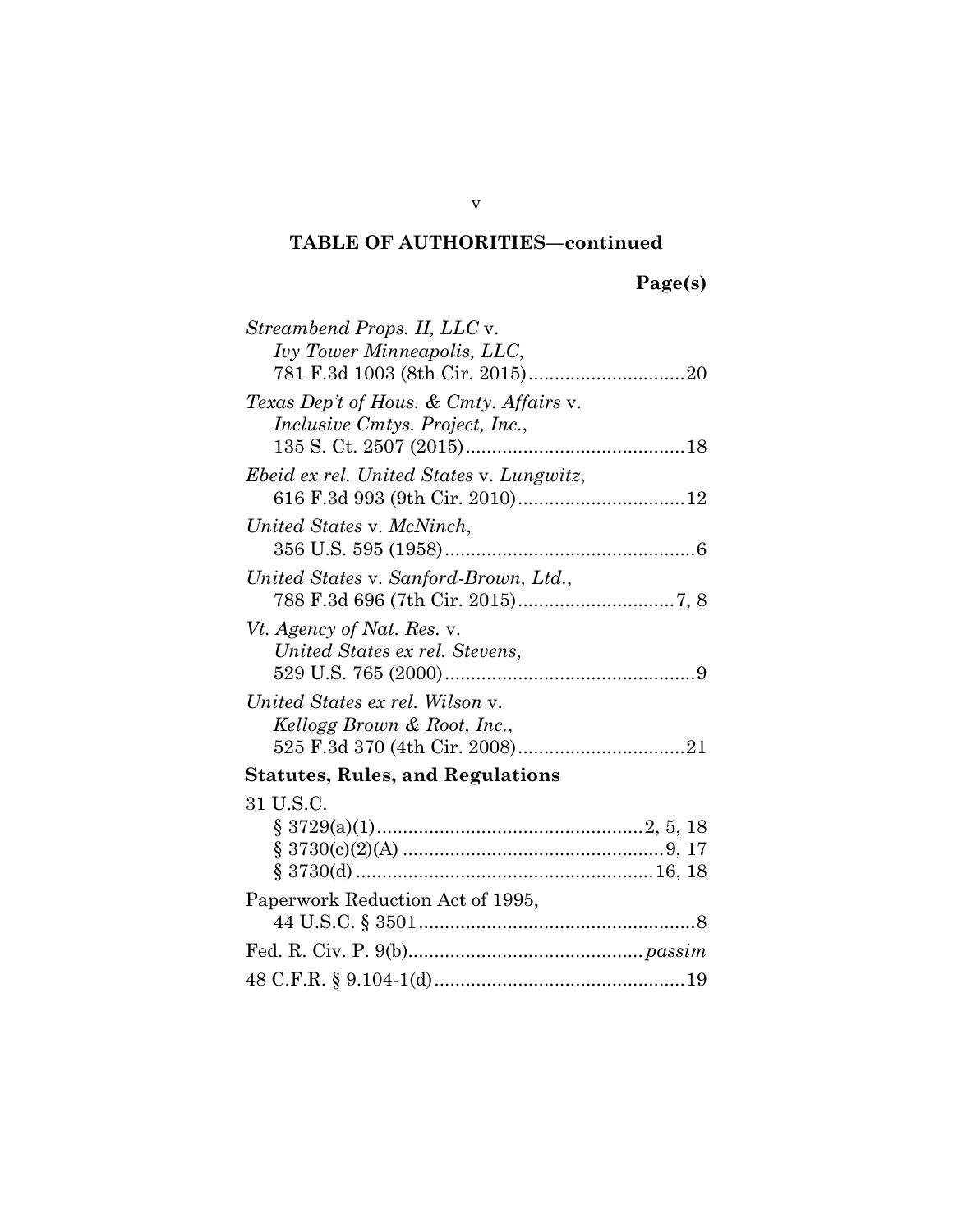**Page(s)**

## **Other Authorities**

| David Freeman Engstrom, <i>Harnessing the</i>                                                                                                                                                                                 |
|-------------------------------------------------------------------------------------------------------------------------------------------------------------------------------------------------------------------------------|
| Private Attorney General: Evidence                                                                                                                                                                                            |
| from Qui Tam Litigation,                                                                                                                                                                                                      |
| 112 Colum. L. Rev. 1244 (2012) 16                                                                                                                                                                                             |
| Fraud Statistics-Overview, Civil Div., U.S.<br>Dep't of Justice (Oct. 1, 1987 – Sept. 30,                                                                                                                                     |
| Malcolm J. Harkins III, The Ubiquitous False<br>Claims Act: The Incongruous Relationship<br>Between a Civil War Era Fraud Statute<br>and the Modern Administrative State, 1 St.<br>Louis U.J. Health L. & Pol'y 131 (2007) 18 |
| Mathew Andrews, Note, The Growth of<br>Litigation Finance in DOJ Whistleblower<br>Suits: Implications and Recommendations,                                                                                                    |
| Michael Lockman, Note, In Defense of a<br><b>Strict Pleading Standard for False</b><br>Claims Act Whistleblowers,<br>82 U. Chi. L. Rev. 1559 (2015) 19                                                                        |
| Michael Rich, Prosecutorial Indiscretion: En-<br>couraging the Department of Justice to Rein<br>in Out-of-Control Qui Tam Litigation<br>Under the Civil False Claims Act,<br>76 U. Cin. L. Rev. 1233 (2008)17, 19             |
| Peter Loftus, <i>Invoking Anti-Fraud Law</i> ,                                                                                                                                                                                |
| Louisiana Doctor Gets Rich,                                                                                                                                                                                                   |
|                                                                                                                                                                                                                               |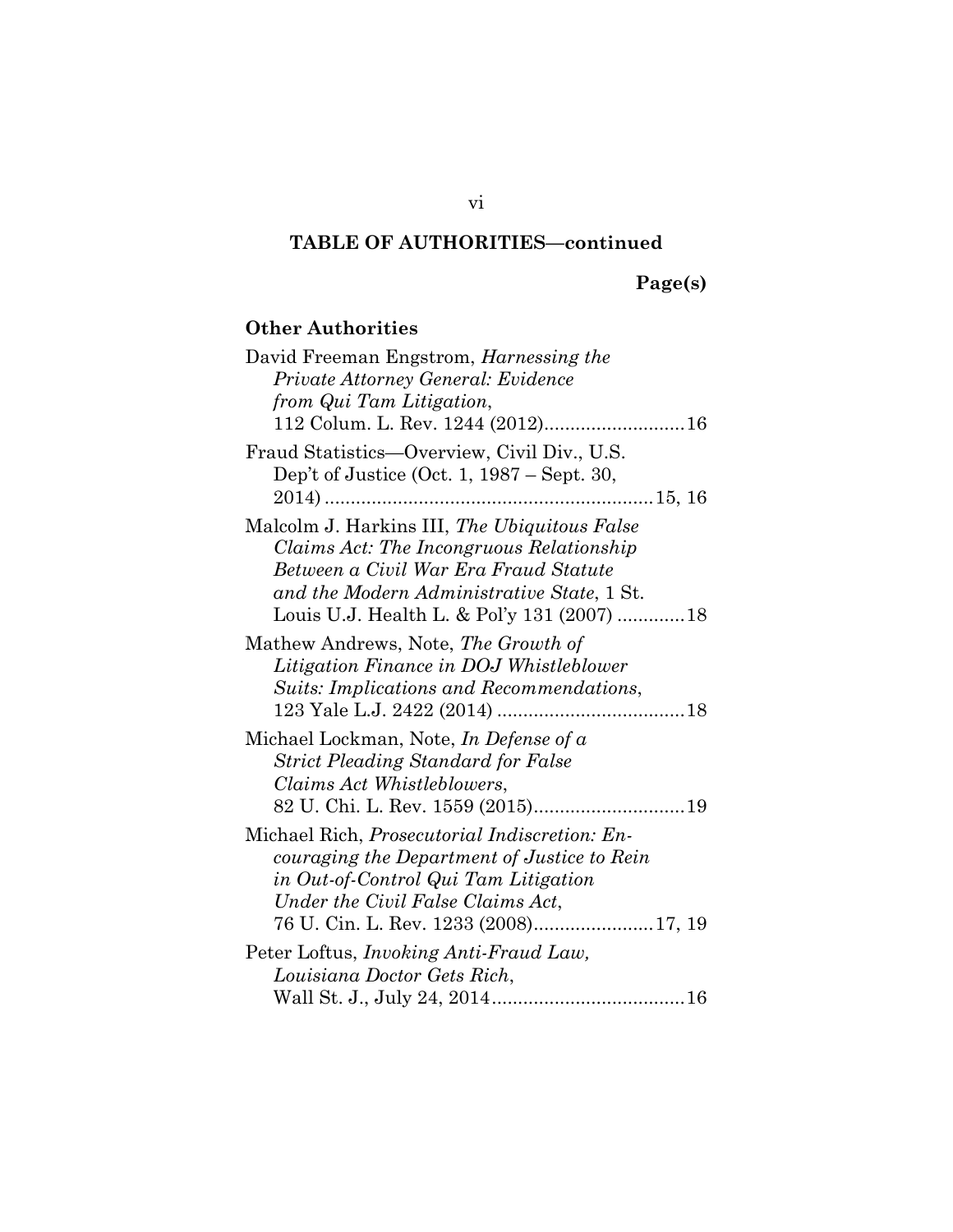## **Page(s)**

| 26 Richard A. Lord, Williston on Contracts                                                                                |
|---------------------------------------------------------------------------------------------------------------------------|
| Sean Elameto, <i>Guarding the Guardians</i> :<br>Accountability in Qui Tam Litigation                                     |
| Under the Civil False Claims Act,                                                                                         |
| Todd J. Canni, Who's Making False Claims,<br>the Qui Tam Plaintiff or the Government<br>Contractor?, 37 Pub. Cont. L.J. 1 |
|                                                                                                                           |
| U.S. Chamber Inst. for Legal Reform,<br>The New Lawsuit Ecosystem (Oct. 2013) 17                                          |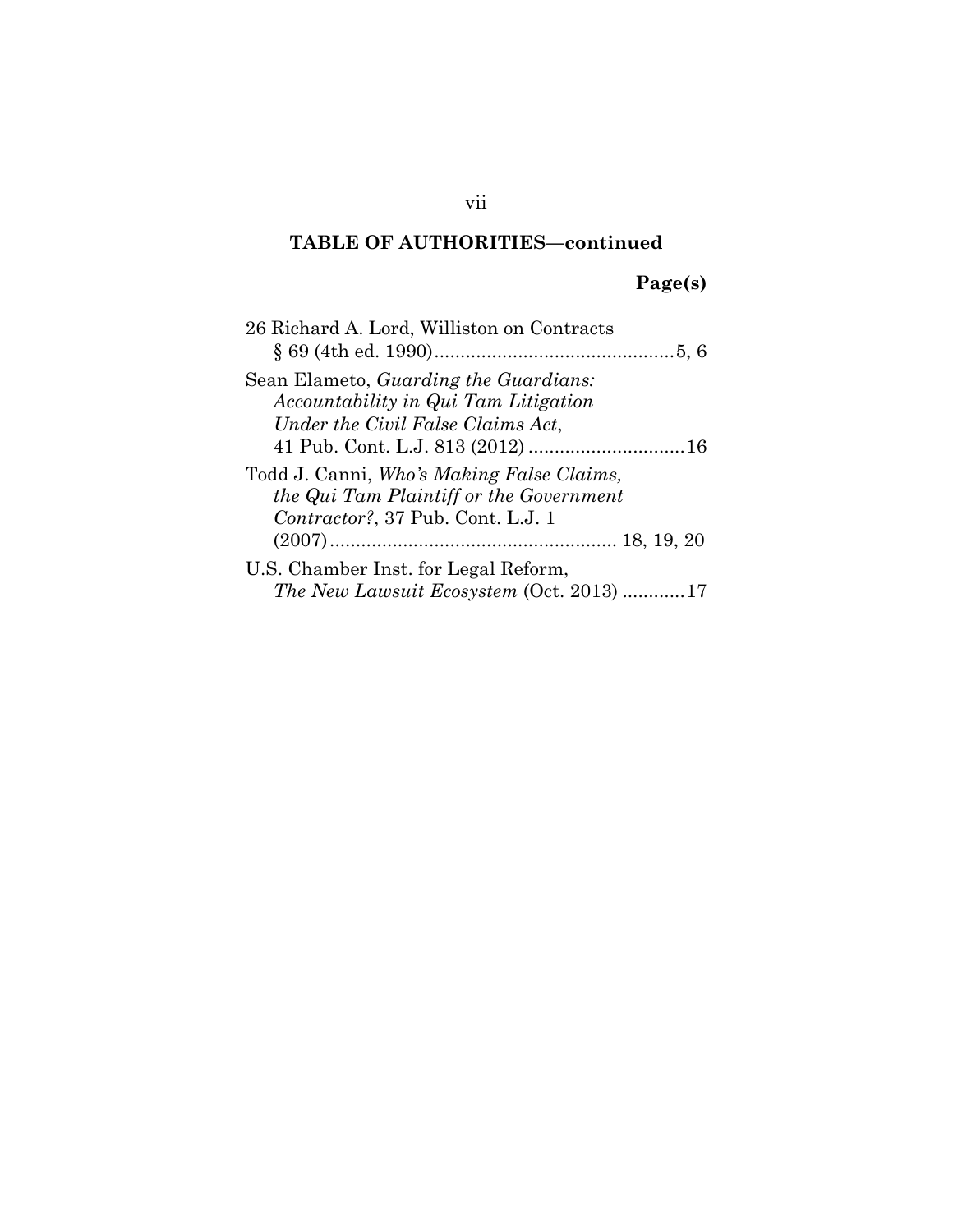#### **INTEREST OF THE** *AMICUS CURIAE***<sup>1</sup>**

CTIA—The Wireless Association® ("CTIA") respectfully submits this brief as *amicus curiae* in support of Petitioner Universal Health Services, Inc.

CTIA is an international nonprofit organization that represents the wireless communications industry. CTIA's members include wireless carriers, suppliers, manufacturers, providers of data services and products, and countless other contributors to the wireless ecosystem, including providers of telecommunications services. CTIA regularly appears before the Court in cases presenting issues of importance to its members. See, *e.g.*, *T-Mobile S., L.L.C.* v. *City of Roswell*, 135 S. Ct. 808 (2015); *Limelight Networks, Inc.* v. *Akamai Techs., Inc.*, 134 S. Ct. 2111 (2014); *Sprint Commc'ns, Inc.* v. *Jacobs*, 134 S. Ct. 584 (2013); *City of Arlington* v. *FCC*, 133 S. Ct. 1863 (2013); *AT&T Mobility L.L.C.* v. *Concepcion*, 563 U.S. 333 (2011).

The Court's resolution of the question presented—whether a *qui tam* relator's False Claims Act ("FCA") complaint may rely on an "implied certification" theory of liability—will have a significant effect on CTIA's members. The proliferation of FCA lawsuits in recent years affects telecommunications carriers, such as CTIA's members. Like other companies doing business with the Government, telecommunications carriers have a strong interest in ensuring that the pleading rules for FCA lawsuits distinguish

l

<sup>1</sup> Pursuant to Rule 37.6, *amicus* affirms that no counsel for a party authored this brief in whole or in part and that no person other than *amicus*, its members, and its counsel made a monetary contribution to its preparation or submission. The parties' consents to the filing of *amicus* briefs are filed with the Clerk.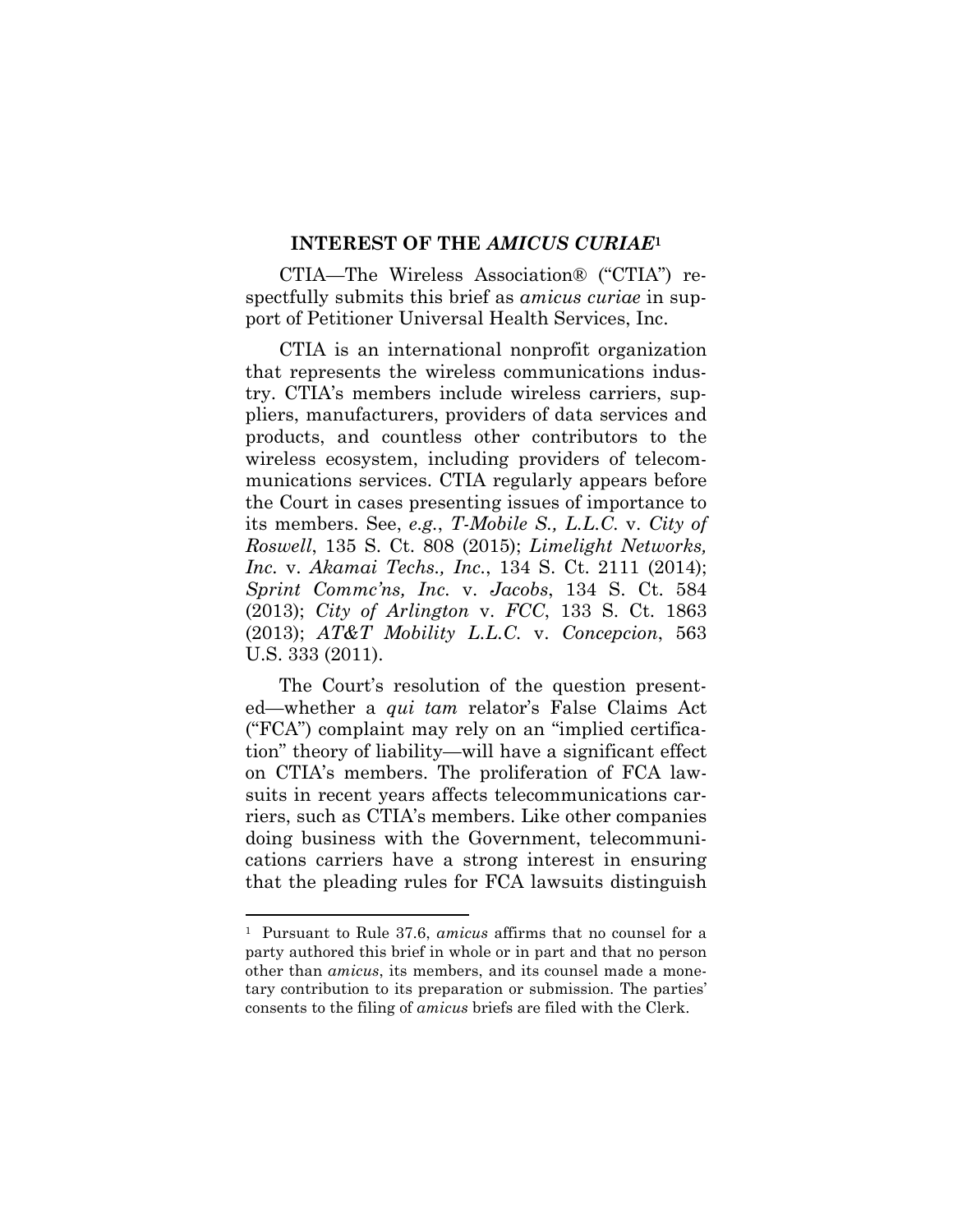between lawsuits prosecuted by individuals with credible knowledge of undisclosed fraud and unfounded cases filed solely for the purpose of extracting large settlements.

### **INTRODUCTION AND SUMMARY OF ARGUMENT**

This Court has repeatedly recognized that the False Claims Act does not reach every form of allegedly wrongful conduct by government contractors. Rather, it encompasses only certain, specified conduct—as relevant here, "false or fraudulent claims for payment to the United States." *Rockwell Int'l Corp.* v. *United States*, 549 U.S. 457, 463 (2007). See also 31 U.S.C.  $\S 3729(a)(1)(A)$  (prohibiting "false or fraudulent claim[s] for payment").

The so-called "implied-certification theory" recognized by certain courts of appeals, including the court below, renders meaningless this Court's admonitions regarding the limits of the FCA. The theory holds that a contractor who has not complied with every condition of participation in a government program is guilty of making a false claim whenever it requests payment for its services—even if it makes no representation about its compliance as part of that request and, according to some courts, even if such compliance is not an express precondition for payment—because a request for payment *impliedly* certifies that the contractor has complied with all program conditions.

That broad theory has no foundation in the text of the FCA. The Act's false-claim provision encompasses only those claims that are "false" or "fraudulent," and a contractor's mere request for payment for goods or services, unaccompanied by any repre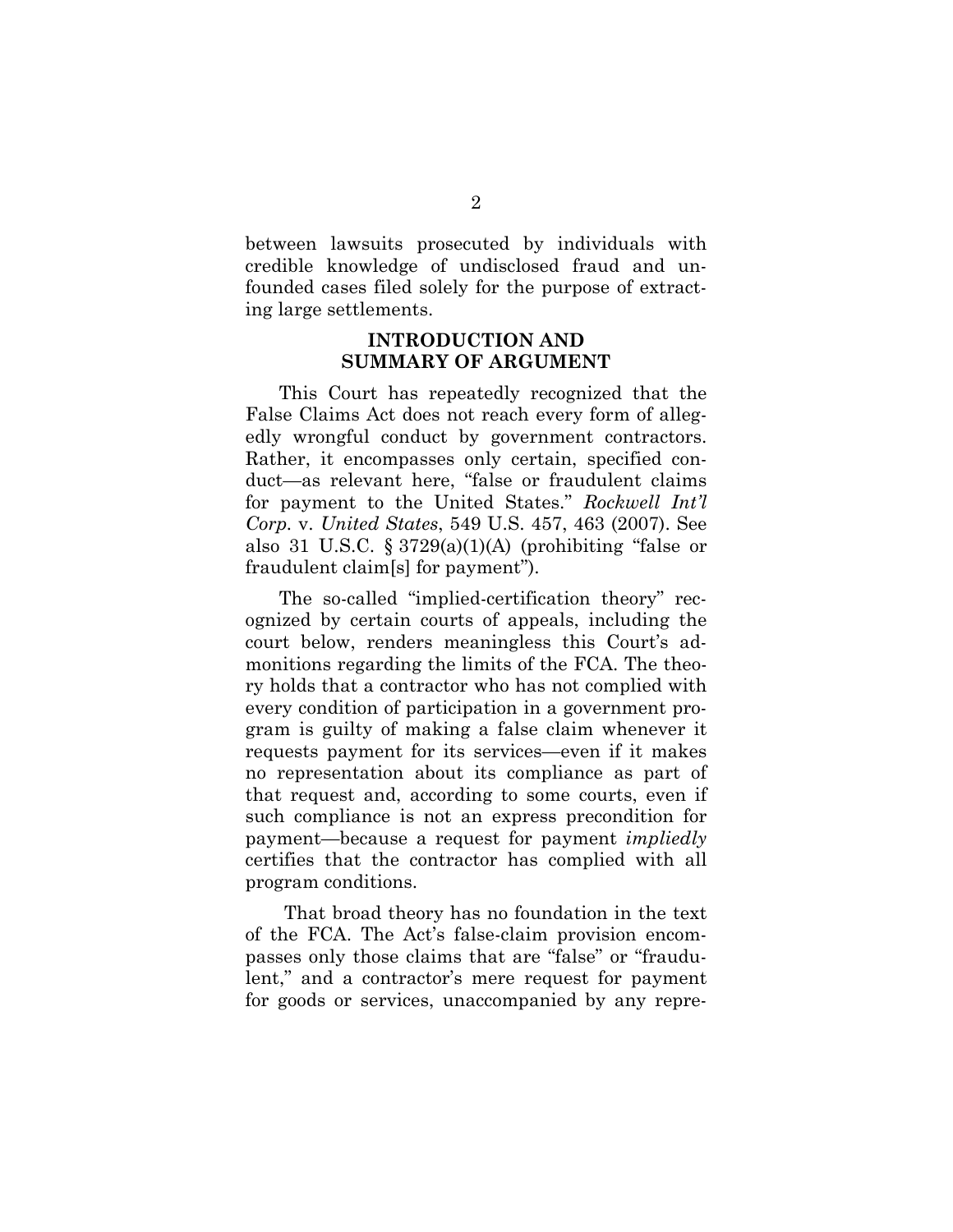sentation regarding its compliance with federal program conditions, fits neither description. Nor is it consistent with the FCA's purpose of safeguarding the government fisc for courts to use the Act as a means of policing compliance with *every* condition of participation in a federal program. Unless a contractor has *expressly* made a false certification of regulatory compliance as part of its request for payment, its failure to comply with a condition of participation should be dealt with through the agency enforcement process, not through an FCA suit for treble damages.

The acceptance of the implied-certification theory by certain courts is especially troubling because many of those courts also fail to hold FCA relators to their burden under Rule 9(b) of pleading the details of defendants' claimed frauds with particularity. Instead of requiring relators to provide the full "who, what, where, when, and how" of the frauds they allege, these courts hold that it is sufficient for a relator to allege a general scheme without any specifics.

Combining this lax interpretation of Rule 9(b) with the implied-certification theory of liability enables almost any relator, no matter how insubstantial his allegations, to survive the pleading stage and obtain discovery. If this Court permits impliedcertification claims, therefore, it should at the same time reaffirm the importance of proper application of Rule 9(b)'s particular pleading requirement.

Indeed, allowing lower courts to continue to abdicate their responsibility to apply Rule 9(b) as a check on FCA relators who cannot allege false claims with sufficient detail will open the door wide to abusive litigation. Low-merit FCA suits—already commonplace due to the enticing and enormous bounties that relators can obtain—will multiply, and many will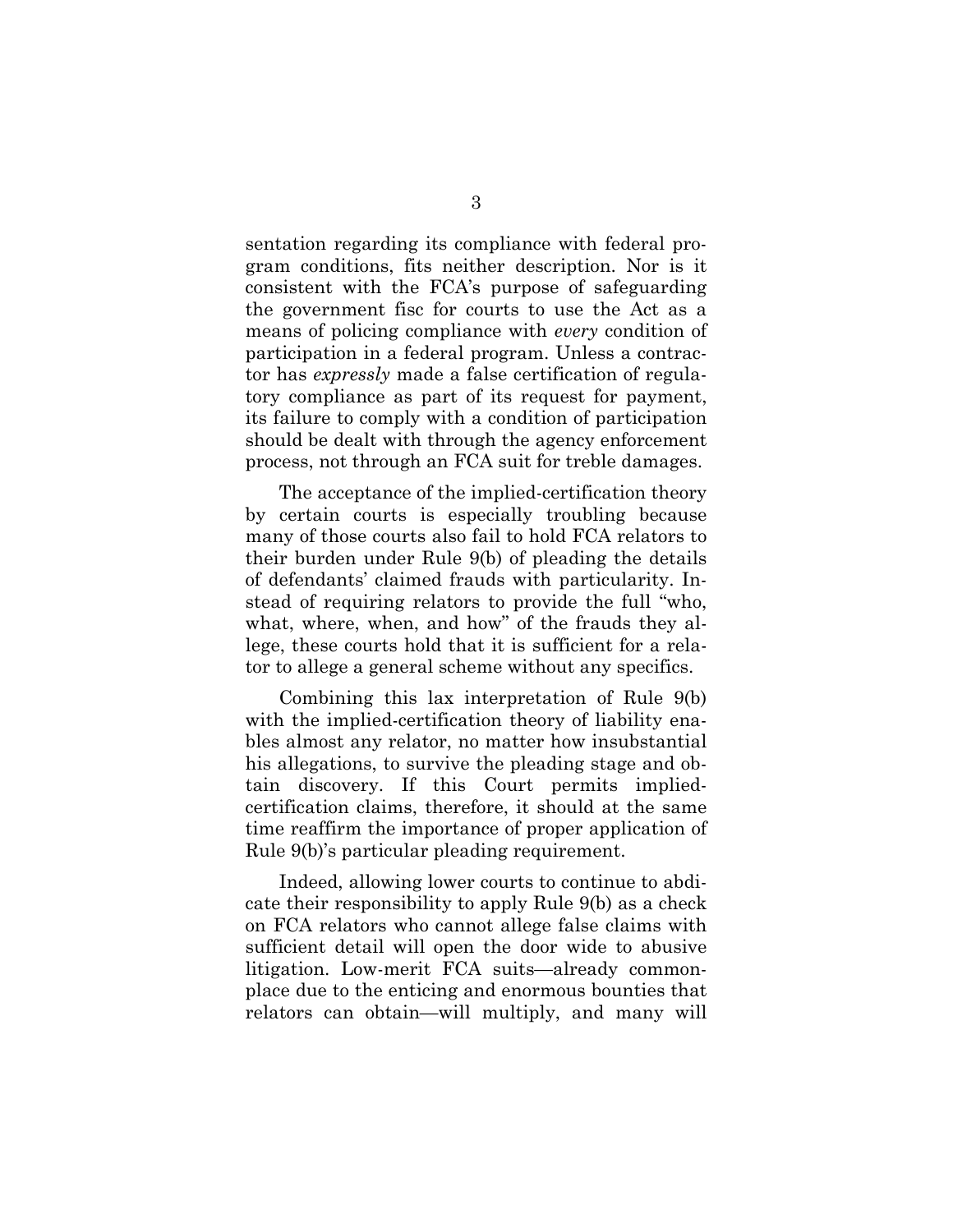progress past the pleading stage. Contractors targeted by these dubious lawsuits will face intolerable pressure to settle, resulting in *in terrorem* settlements that are a deadweight loss to the economy. Many contractors, moreover, may become more reluctant to do business with the government—thereby undermining the very system of government contracting that the FCA was designed to protect.

The Court should thus reject the impliedcertification theory and hold that only an *express* certification relating to particular conditions of payment, made in connection with a request for payment, can give rise to FCA liability. If the Court recognizes some aspect of this theory, it should at the same time affirm the responsibility of relators to plead their claims with particularity, including the basic obligation to allege the details—the who, what, where, when—of at least one allegedly fraudulent claim.

### **The Dispute Over Implied Certification Claims Highlights The Importance Of Properly Applying Rule 9(b)'s Pleading Standard To FCA Claims.**

The court of appeals erred by relying on an "implied-certification" theory of FCA liability—that theory is inconsistent with the text and the purpose of the Act and with simple common sense. To the extent that some types of implied-certifications claims might be permissible, however, proper application of Rule 9(b) is essential to prevent abuse of the FCA cause of action through the use of meritless FCA lawsuits to coerce unjustified settlements.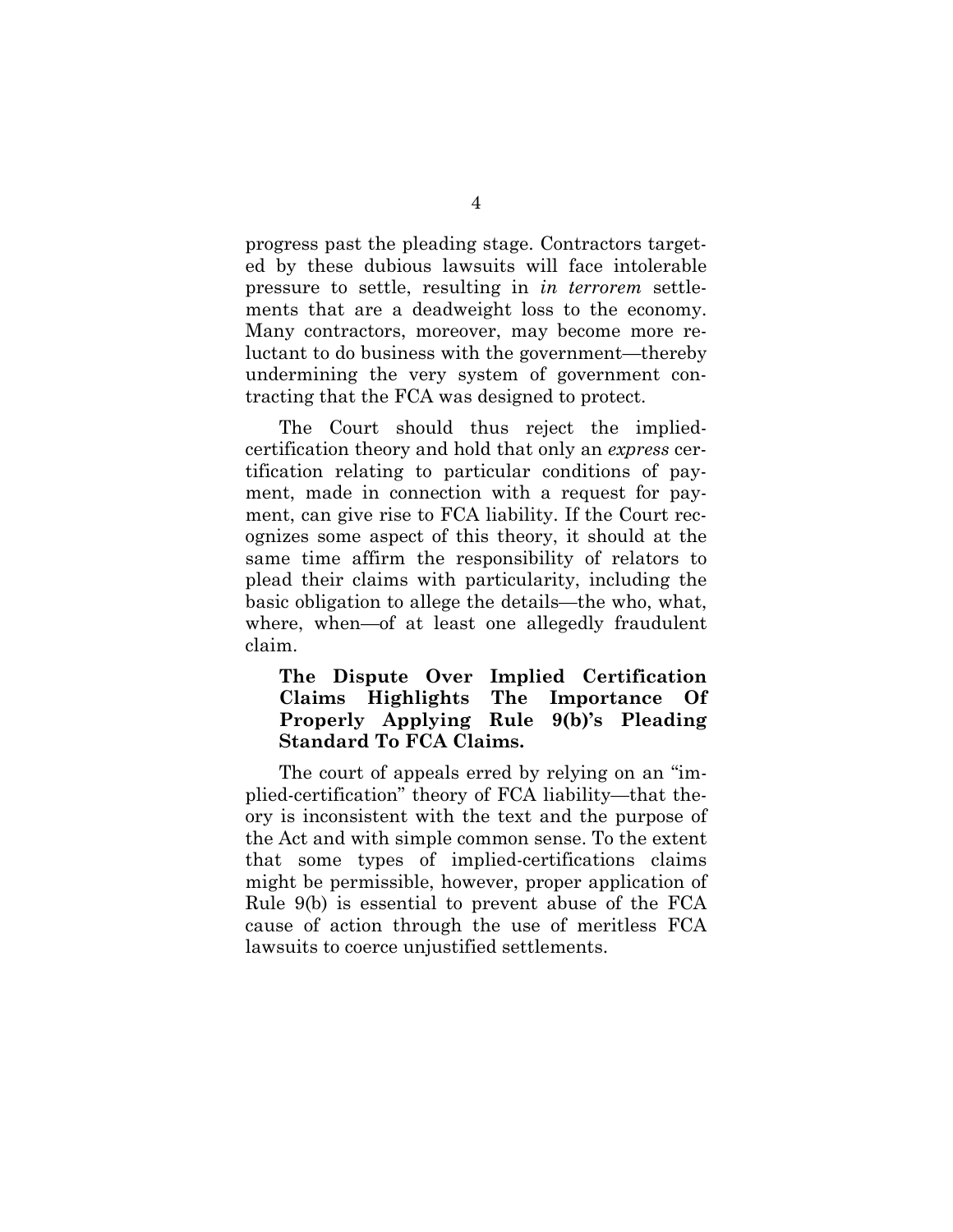### **A. The False Claims Act Does Not Provide A Mechanism For Asserting Multiple-Damages Claims For Every Alleged Statutory Or Regulatory Violation By A Federal Contractor.**

As petitioner demonstrates in its brief (at pp. 28- 41), the broad implied-certification theory of liability adopted by the court of appeals is wholly inconsistent with the FCA and with basic logic and fairness.

#### *1. The FCA prohibits only "false" or "fraudulent" claims*

The plain text of the FCA's false-claim provision precludes implied-certification liability. The statute requires a "false" or "fraudulent" claim. 31 U.S.C. § 3729(a)(1)(A) (prohibiting "knowingly present[ing], or caus[ing] to be presented, a *false or fraudulent* claim for payment or approval" (emphasis added)).

A contractor's unadorned request for payment cannot be "false," assuming that it accurately reports the goods and services that the contractor provided. Such a request does not make any factual representation *at all* as to whether the contractor has complied with every one of the program's participation conditions.

Nor is that request "fraudulent": where the terms of a program do not impose any duty of certification or disclosure regarding compliance with program conditions, a mere request for payment at most constitutes nondisclosure, which does not constitute fraud absent a "duty existing between the parties that compels disclosure of the [relevant] facts." See 26 Richard A. Lord, Williston on Contracts § 69:16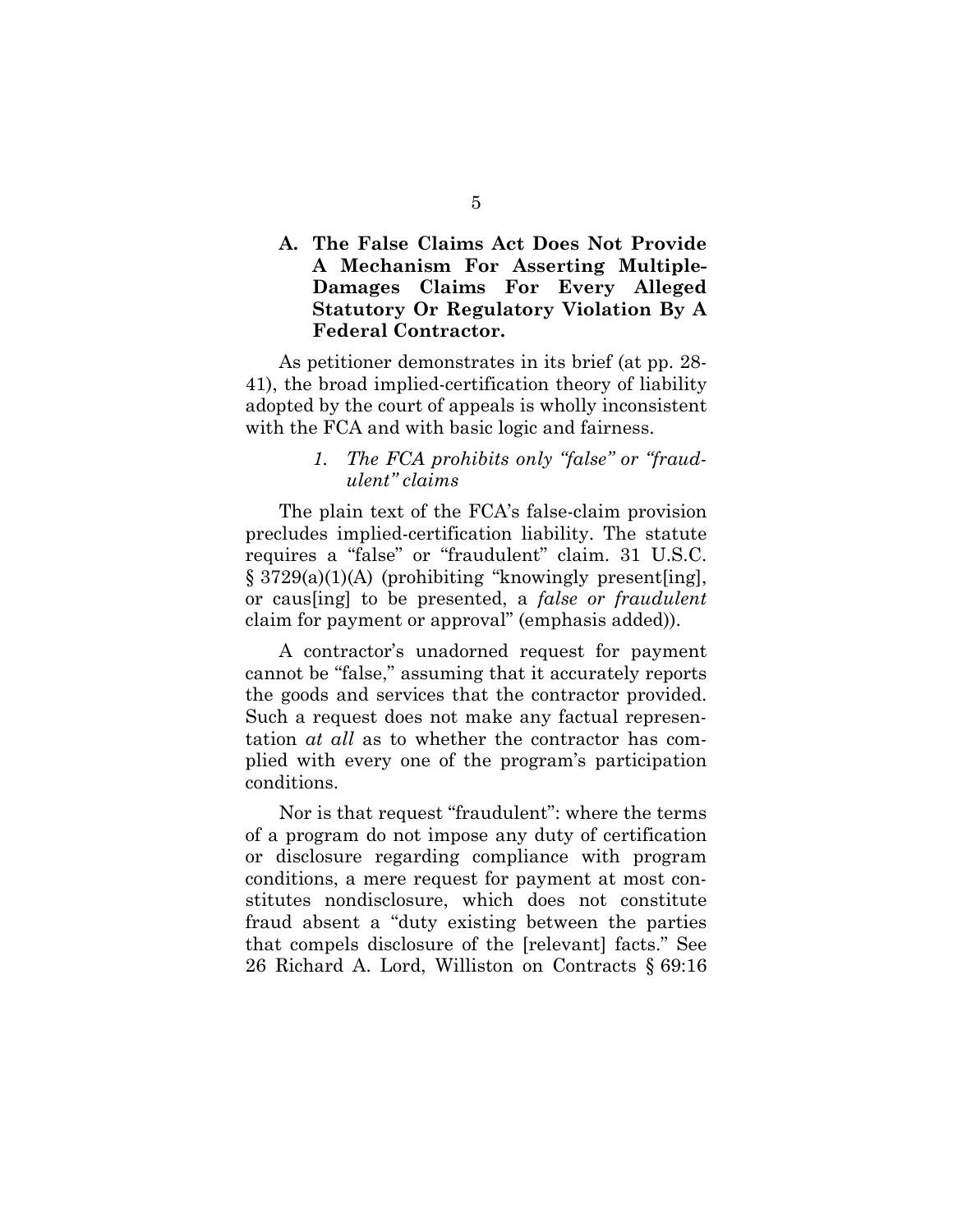(4th ed. 1990).<sup>2</sup> Thus, the implied-certification theory is irreconcilable with the text of the FCA.

#### *2. The FCA does not transform into actionable fraud every failure to comply with every federal statute and regulation.*

The implied-certification theory also bears little relation to the statute's purpose. The FCA was originally enacted to "combat rampant fraud in Civil War defense contracts." *Kellogg Brown & Root Servs., Inc.*  v. *United States ex rel. Carter*, 135 S. Ct. 1970, 1973 (2015) (quotation omitted). Though Congress has amended the Act on several occasions since then, the law's basic purpose remains the same: to prevent "plundering of the public treasury" by ensuring that claims for payment from the government are accurate. *United States* v. *McNinch*, 356 U.S. 595, 599 (1958). See also, *e.g.*, *United States ex rel. Nathan* v. *Takeda Pharm. N. Am., Inc.*, 707 F.3d 451, 454 (4th Cir. 2013), *cert. denied*, 134 S. Ct. 1759 (2014) (citation omitted) (explaining that FCA prohibits improper "call[s] upon the government fisc"); *United States ex rel. Conner* v. *Salina Regional Health Ctr., Inc.*, 543 F.3d 1211, 1222 (10th Cir. 2008) (same).

Thus, the FCA was "not designed for use as a blunt instrument to enforce compliance with *all* [federal] regulations." *Mikes* v. *Straus*, 274 F.3d 687, 699 (2d Cir. 2001) (emphasis added). See also, *e.g.*, *Unit-*

l

<sup>2</sup> To be sure, if a contractor must certify *expressly* on the request for payment that it has complied with certain conditions and a contractor makes a false certification, that certification constitutes a false claim; it is hornbook law that such an affirmative representation constitutes fraud. See, *e.g.*, 26 Richard A. Lord, Williston on Contracts § 69:2 (4th ed. 1990) (calling misrepresentation a "hallmark[]" of common-law fraud).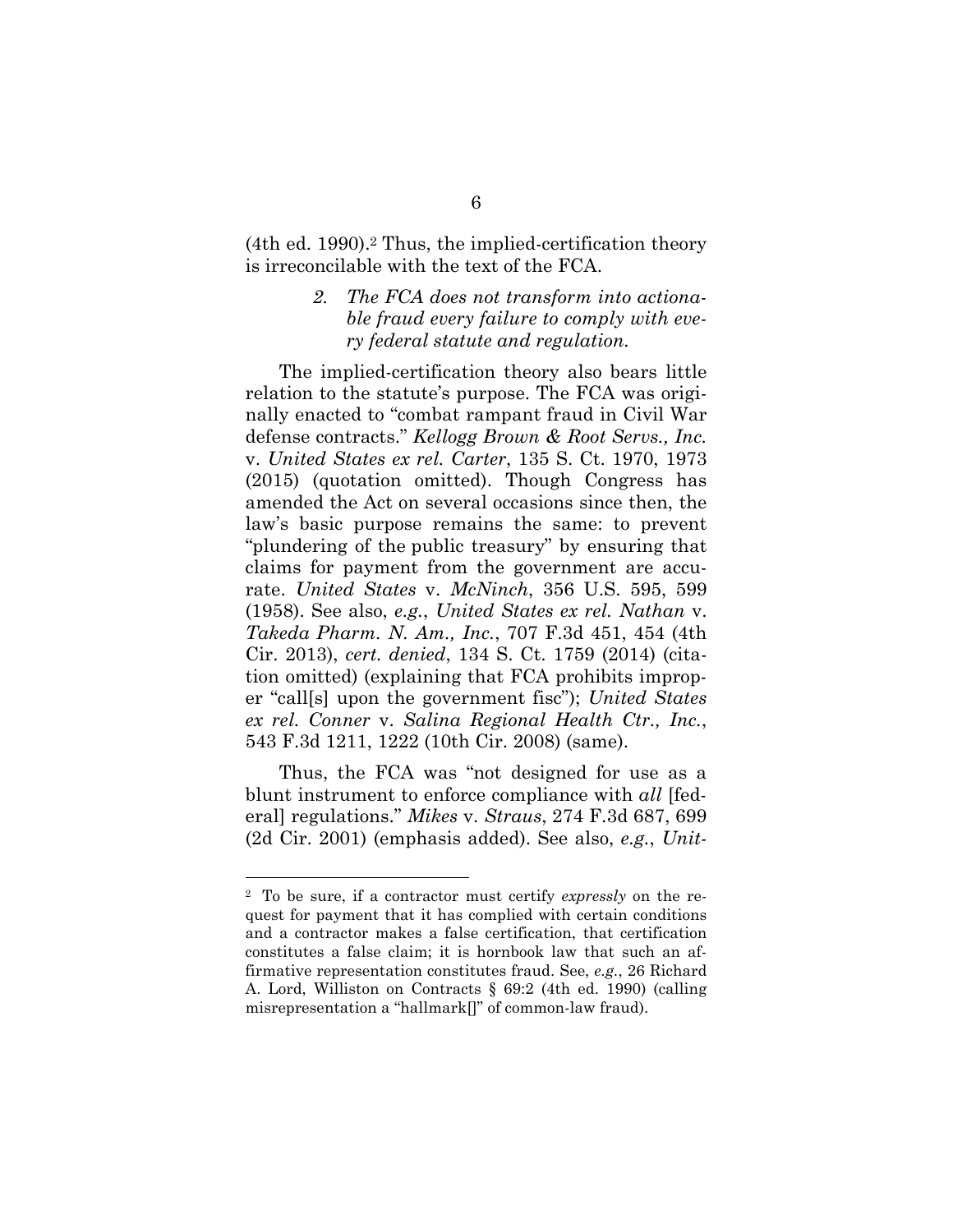*ed States ex rel. Steury* v. *Cardinal Health, Inc.*, 625 F.3d 262, 268 (5th Cir. 2010) ("The FCA is not a general enforcement device for federal statutes, regulations, and contracts." (quotation marks omitted)). Given that many conditions associated with government spending programs are not designated as preconditions for payment, the FCA—which is exclusively concerned with preventing improper government *payments*—"is simply not the proper mechanism for government to enforce violations of" those regulations. *United States* v. *Sanford-Brown, Ltd.*, 788 F.3d 696, 712 (7th Cir. 2015). And even with respect to conditions that *are* prerequisites for payment, enforcement of those conditions through the FCA is neither necessary nor appropriate in the absence of an express certification in connection with the request for payment.

Rather, as many courts have noted, violations of those regulations are best left to the agency enforcement process. See *ibid.* ("[U]nder the FCA, evidence that an entity has violated conditions of participation \* \* \* is for the agency—not a court—to evaluate and adjudicate."). See also, *e.g.*, *Conner*, 543 F.3d at 1220 (noting that program regulations "are enforced through administrative mechanisms").

An agency has a broad array of tools and sanctions at its disposal for dealing with violations of program conditions. By contrast, as the Seventh Circuit observed in rejecting implied-certification liability, enforcing conditions of participation in federal programs through the implied-certification theory would "import[] boundless FCA jurisdiction on any recipient of government subsidies" and make every violation of federal regulations—no matter how trivial—a matter of "strict liability" for treble damages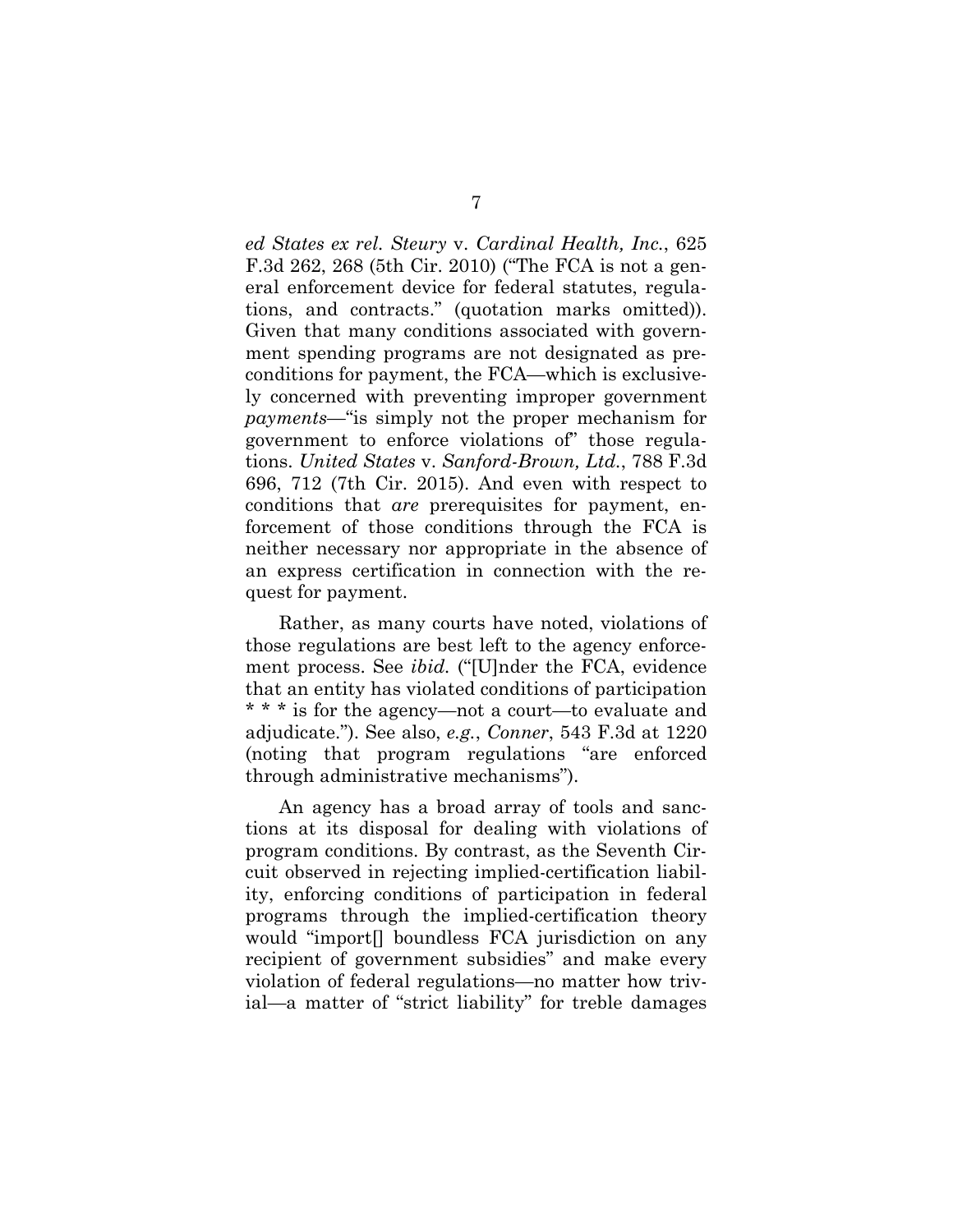and civil penalties. *Sanford-Brown*, 788 F.3d at 711 & n.6. Given the complexity of many federal regulatory schemes, that result would be both "untenable" and "absurd." *Id.* at 711 (quotation marks omitted).

> *3. Requiring express certification imposes no burden on the government and provides fair notice to contractors regarding the potential risk of costly private litigation.*

The express certification requirement also comports with common sense, for three reasons.

*First*, to the extent that a government agency wishes to trigger False Claims Act liability, it simply may require express certification relating to conditions of payment in connection with a request for payment. Federal agencies impose such requirements in a variety of contexts. Pet. Br. 36 & n.6. An agency easily may design its payment request forms to include such a payment-related certification, or revise a form to add one.

*Second*, requiring an express certification forces the government agency to focus on the costs and benefits of subjecting a statutory or regulatory specification to enforcement in FCA actions—in particular, whether the specification is suited to judicial application in the context of a fraud action. And even if the agency does not do so, the process of proposing a new form, or a change to an existing form, triggers notice-and-comment requirements. See, *e.g.*, Paperwork Reduction Act of 1995, 44 U.S.C. § 3501 *et seq*. That allows affected contractors or other recipients of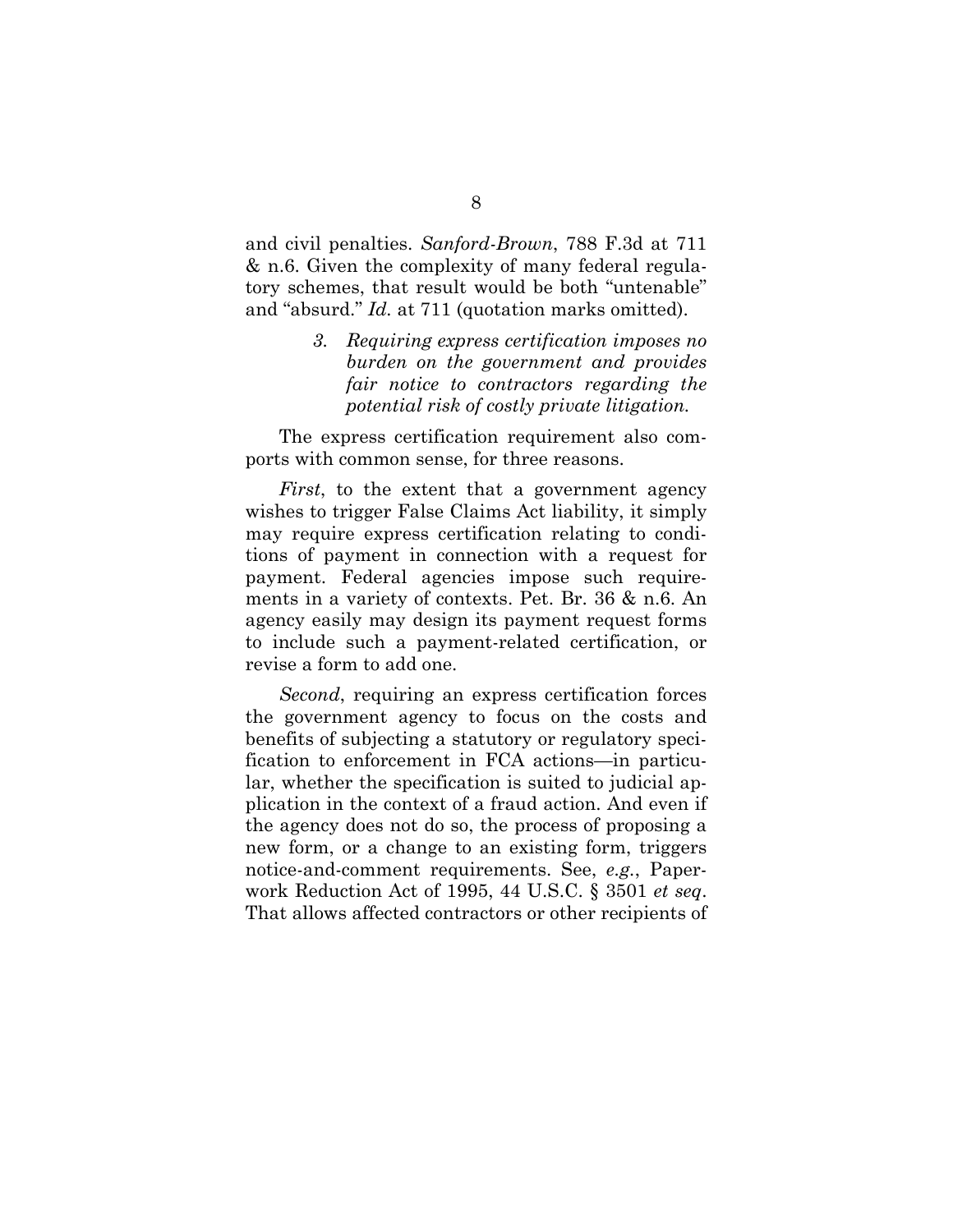government funds to raise the issue for the agency's consideration.<sup>3</sup>

*Third*, requiring an express certification ensures that the recipient of government funds will have notice of the scope of the potential risk of False Claims Act litigation. Every government contractor or grant recipient is of course subject to an ordinary enforcement action by the government for failure to comply with any applicable requirement. But FCA claims are different: they threaten liability for multiple damages and civil penalties that can multiply exponentially; they label the defendant a "fraudster"; they may be brought by private parties incentivized by the possibility of recovery bounties rather than motivated by the public interest; and the costs of defending such actions is, for all of these reasons, very substantial. Such claims are thus "punitive" in many senses of that word. *Vt. Agency of Nat. Res.* v. *United States ex rel. Stevens*, 529 U.S. 765, 784-85 (2000); see also pp. 17-20, *infra*.

Basic fairness requires that a recipient of government funds have notice of the potential reach of this punitive liability—his assessment of the risks and rewards of entering into the contract with the government may depend on the extent of the FCA lit-

l

<sup>3</sup> Although the government can pretermit an FCA claim after it has been filed, see 31 U.S.C. § 3730(c)(2)(A), it almost never exercises this authority in practice. Once a claim of "fraud" has been lodged, the government is reluctant to prevent it from going forward and risk the chance that there might be some possibility of recovering funds through a settlement. See p. 17, *infra*. And, in any event, the litigation decision is made by the Justice Department, while the decision whether to include an express certification is made by the agency in charge of the program.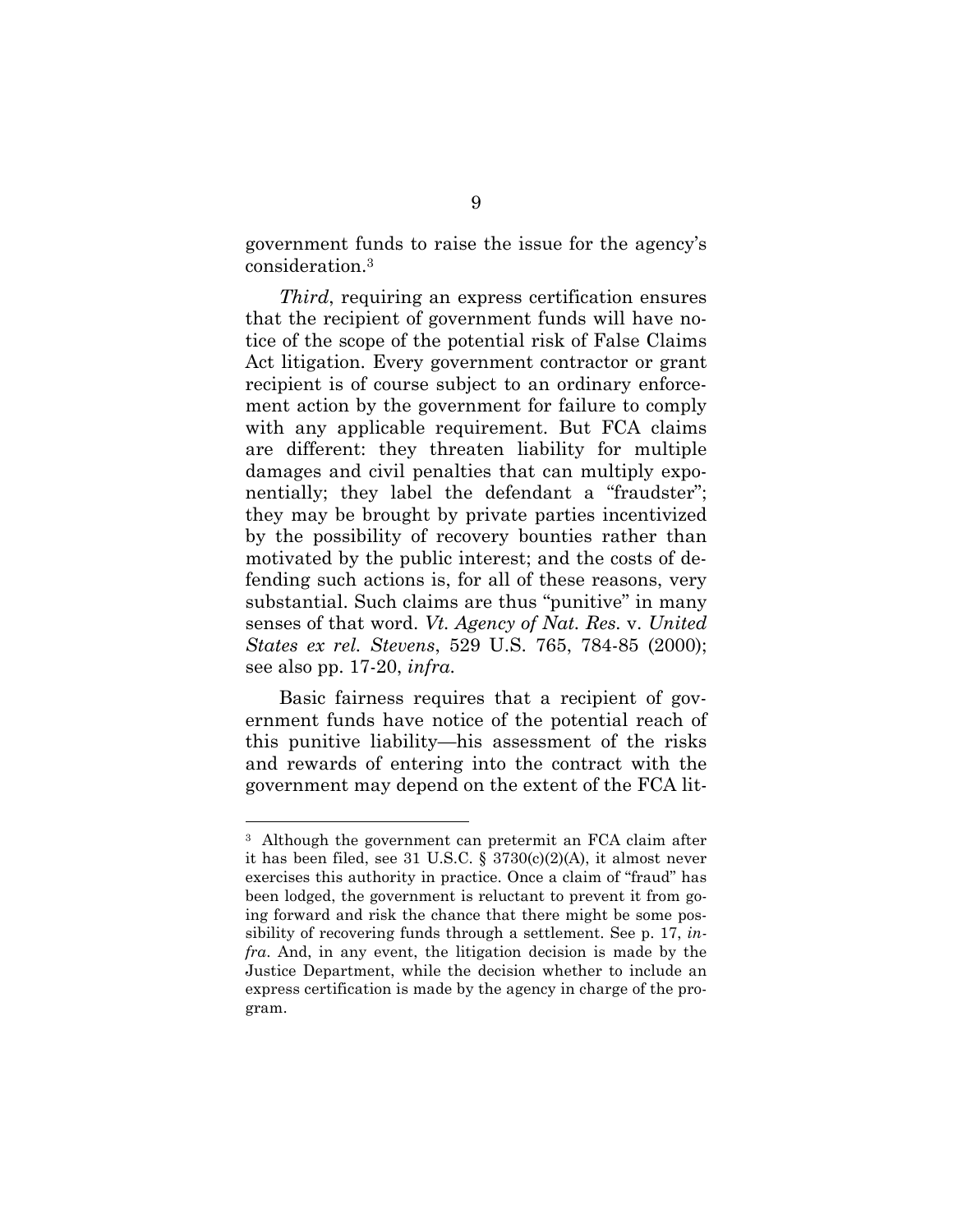igation risk. Leaving that question vague can produce higher prices to the government, as contractors protect themselves against uncertainty; or fewer bidders, as companies refuse to take on unclear litigation exposure; as well as unanticipated losses for contractors.

In sum, the implied-certification theory finds no support in the text or the purpose of the FCA or in common sense. This Court should reject it and hold that the FCA reaches only *express*, false statements of compliance with federal program conditions.

### **B. Permitting FCA Claims Based On An Alleged Violation Of A Program Condition Alone Elevates The Importance Of Rule 9(b)'s Particular Pleading Requirement.**

Many courts that apply the implied-certification theory compound that error by coupling the theory with a particularly lax understanding of Federal Rule of Civil Procedure 9(b)'s pleading requirement. If this Court permits some implied-certification claims to be maintained, it should emphasize that all FCA claims must be pleaded with the particularity required by Rule 9(b): "[t]he complaint must state the identity of the person making the misrepresentation, the time, place, and content of the misrepresentation, and the method by which the misrepresentation was communicated." *United States ex rel. Grenadyor* v. *Ukrainian Vill. Pharmacy, Inc.*, 772 F.3d 1102, 1106 (7th Cir. 2014), *cert. denied*, 136 S. Ct. 49 (2015) (quotation marks omitted).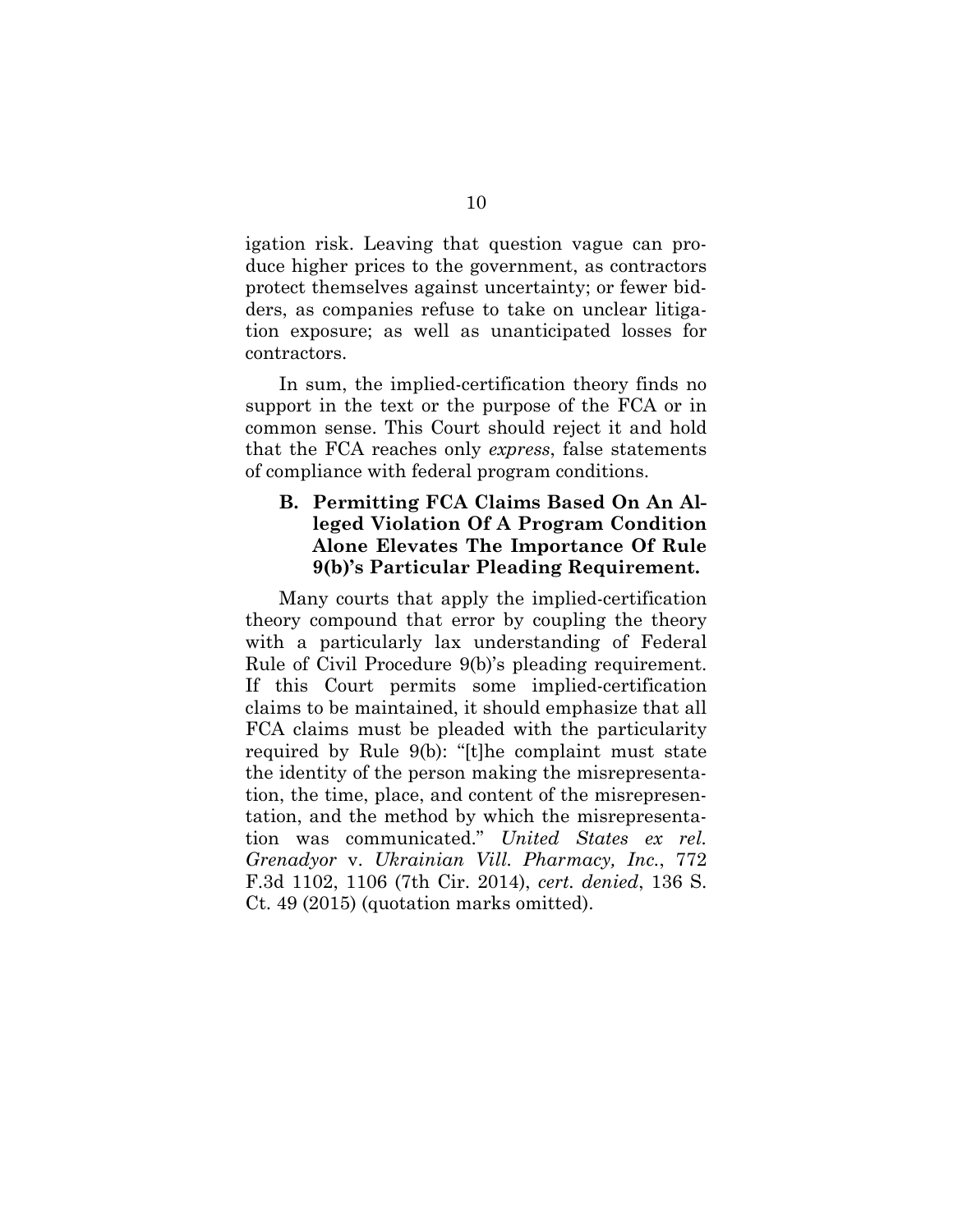### *1. Combining implied-certification liability with a permissive approach to Rule 9(b) produces exceedingly broad FCA liability.*

The district court here dismissed the complaint, concluding that respondents had not plausibly alleged that petitioner had violated any regulations that were preconditions to payment under the Massachusetts Medicaid program. Pet. App. 39-47. On appeal, however, the court of appeals identified a *new* regulation, never mentioned in respondents' complaint, and concluded that the complaint properly stated an FCA claim based on an implied certification of compliance with *that* regulation. Pet. App. 16- 17.

The court of appeals thus allowed respondents' claim to go forward—despite their inability even to identify *which* program condition petitioner allegedly violated. That after-the-fact rescue of respondents' suit improperly relieved them of their burden under Rule 9(b) to "state *with particularity* the circumstances constituting fraud." Fed. R. Civ. P. 9(b) (emphasis added).

The D.C. Circuit, which also broadly recognizes implied-certification claims, committed a similar error in *United States ex rel. Heath* v. *AT&T, Inc.*, 791 F.3d 112 (D.C. Cir. 2015), petition for cert. pending, No. 15-363. *Heath* involved the E-rate grant program, which requires telecommunications providers to offer service to schools and libraries at the "lowest corresponding price" offered to other customers, and allowing reimbursement for these services from the FCC's Universal Service Fund. *Id.* at 116-17. A *qui tam* relator alleged that AT&T and its subsidiaries violated the FCA by charging more than the "lowest corresponding price." *Id.* at 117.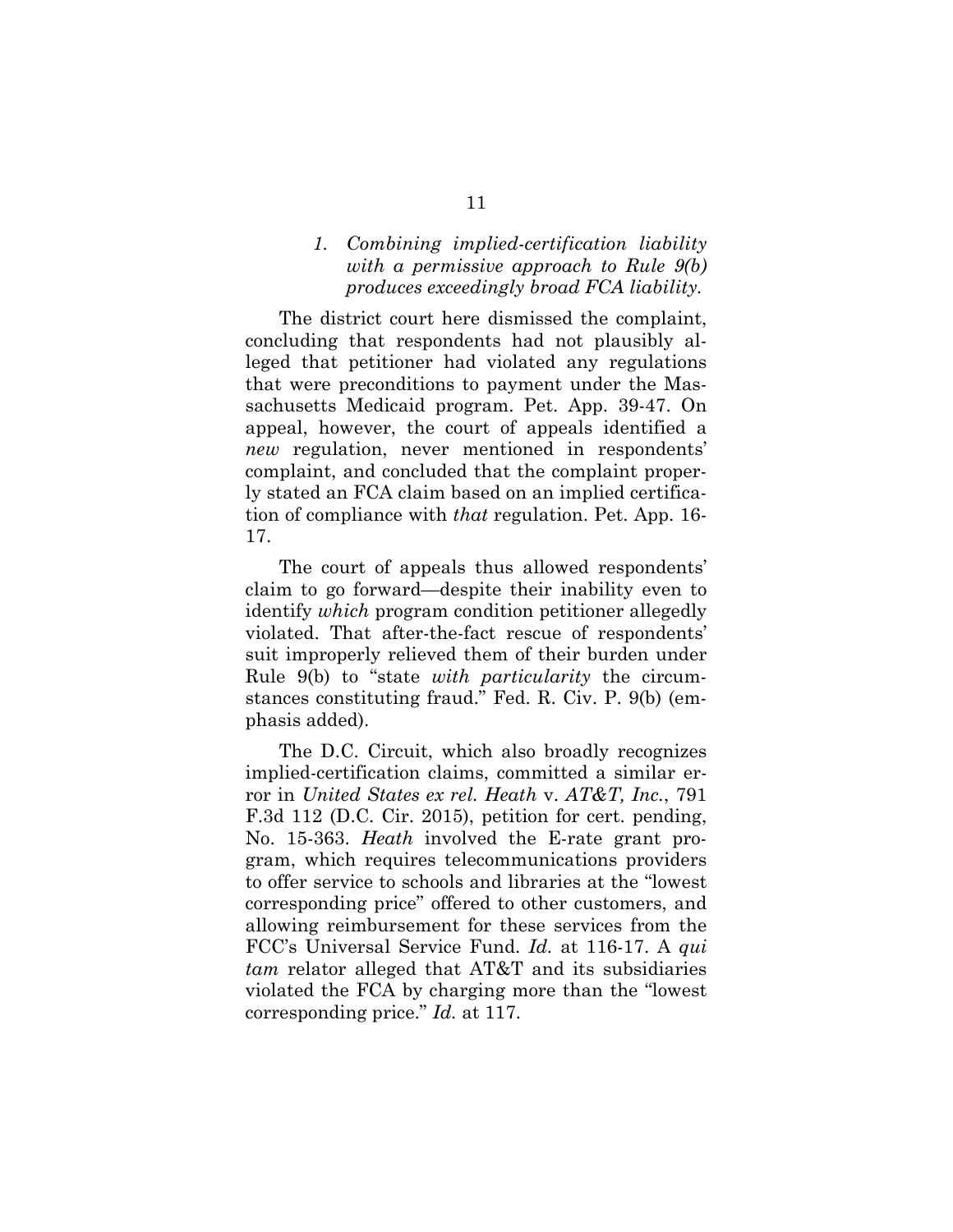The relator in *Heath* did not provide details regarding *any* specific false claim that was submitted for payment as a result of the alleged scheme—he simply claimed that every one of the tens of thousands of requests for payment submitted by AT&T subsidiaries over a period of 12 years were false. The D.C. Circuit held that Rule 9(b) did not require a relator to allege the "precise details of individual claims" as long as his complaint allowed an "inference that claims were actually submitted." *Id.* at 126 (quotation marks omitted). Nor did it matter, in the court's view, that the FCC did not require AT&T to certify that it complied with the lowest-corresponding-price requirement; the mere fact that the requirement was part of the FCC's rules was grounds for finding that the relator had stated an FCA claim, because it established that AT&T had made "implicit certifications" of compliance in *every*  program-related form it filed with the FCC during the relevant time period. *Id.* at 124.

The court's lenient approach to Rule 9(b), in conjunction with its use of an implied-certification approach, exposed AT&T to exceptionally expansive FCA liability despite the clear inadequacy of the allegations in the complaint.

These examples are not at all unique, because the First and D.C. Circuits are not alone: Seven circuits take this lax approach, holding that Rule 9(b) does not require a relator to allege that *any* specific false claim was submitted for payment. See, *e.g.*, *Heath*, 791 F.3d at 126; *Foglia* v. *Renal Ventures Mgmt., LLC*, 754 F.3d 153, 156 (3d Cir. 2014); *Ebeid ex rel. United States* v. *Lungwitz*, 616 F.3d 993, 998- 99 (9th Cir. 2010); *United States ex rel. Lemmon* v. *Envirocare of Utah, Inc.*, 614 F.3d 1163, 1172 (10th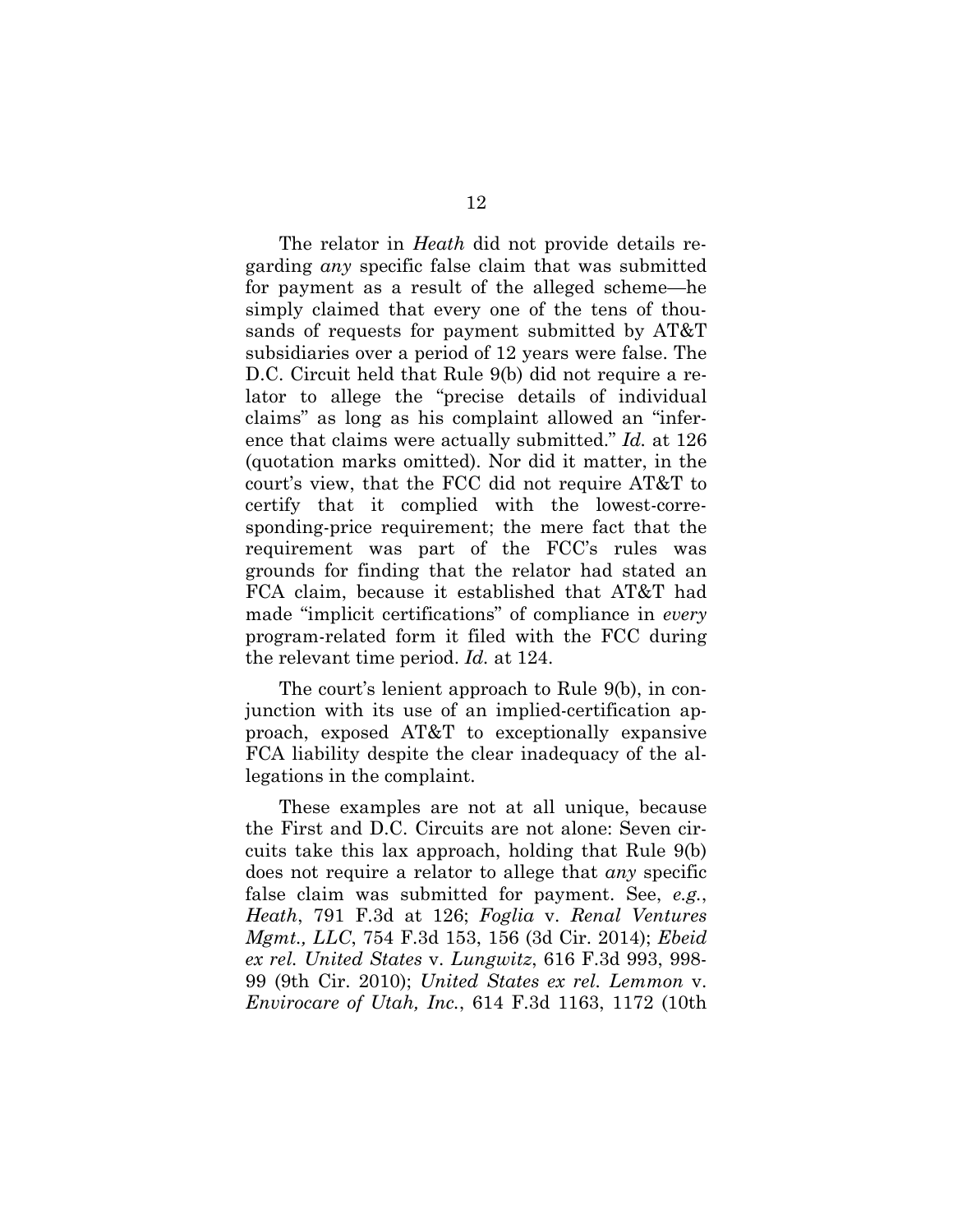Cir. 2010); *United States ex rel. Duxbury* v. *Ortho Biotech Prods., L.P.*, 579 F.3d 13, 29 (1st Cir. 2009); *United States ex rel. Lusby* v. *Rolls-Royce Corp.*, 570 F.3d 849, 854 (7th Cir. 2009); *United States ex rel. Grubbs* v. *Kanneganti*, 565 F.3d 180, 190 (5th Cir. 2009).

In these circuits, highly generalized allegations regarding the alleged "fraud" are sufficient. The relator need not allege the specific facts of even one allegedly fraudulent claim. Combined with farreaching implied certification theories of liability, these vague pleading standards permit FCA claims to move forward without any specificity at all.

Four circuits, by contrast, requiring that a relator identify *specific* false claims that were presented to the government for payment. See, *e.g.*, *United States ex rel. Dunn* v. *N. Mem'l Health Care*, 739 F.3d 417, 420 (8th Cir. 2014); *Nathan*, 707 F.3d at 457; *United States ex rel. Bledsoe* v. *Cmty. Health Sys., Inc.*, 501 F.3d 493, 504-05 (6th Cir. 2007); *United States ex rel. Clausen* v. *Lab. Corp. of Am., Inc.*, 290 F.3d 1301, 1312-13 (11th Cir. 2002). In these circuits, a relator cannot state a claim simply by alleging a vague, overarching scheme or pattern of improper practices by the defendant; he must provide at least one example of a "representative false claim." *E.g.*, *Chesbrough* v. *VPA, P.C.*, 655 F.3d 461, 470 (6th Cir. 2011).

> *2. This Court should make clear that Rule 9(b) requires FCA relators to plead with specificity the details of alleged false claims.*

If the FCA allows for liability based on an implied certification theory, it is essential that courts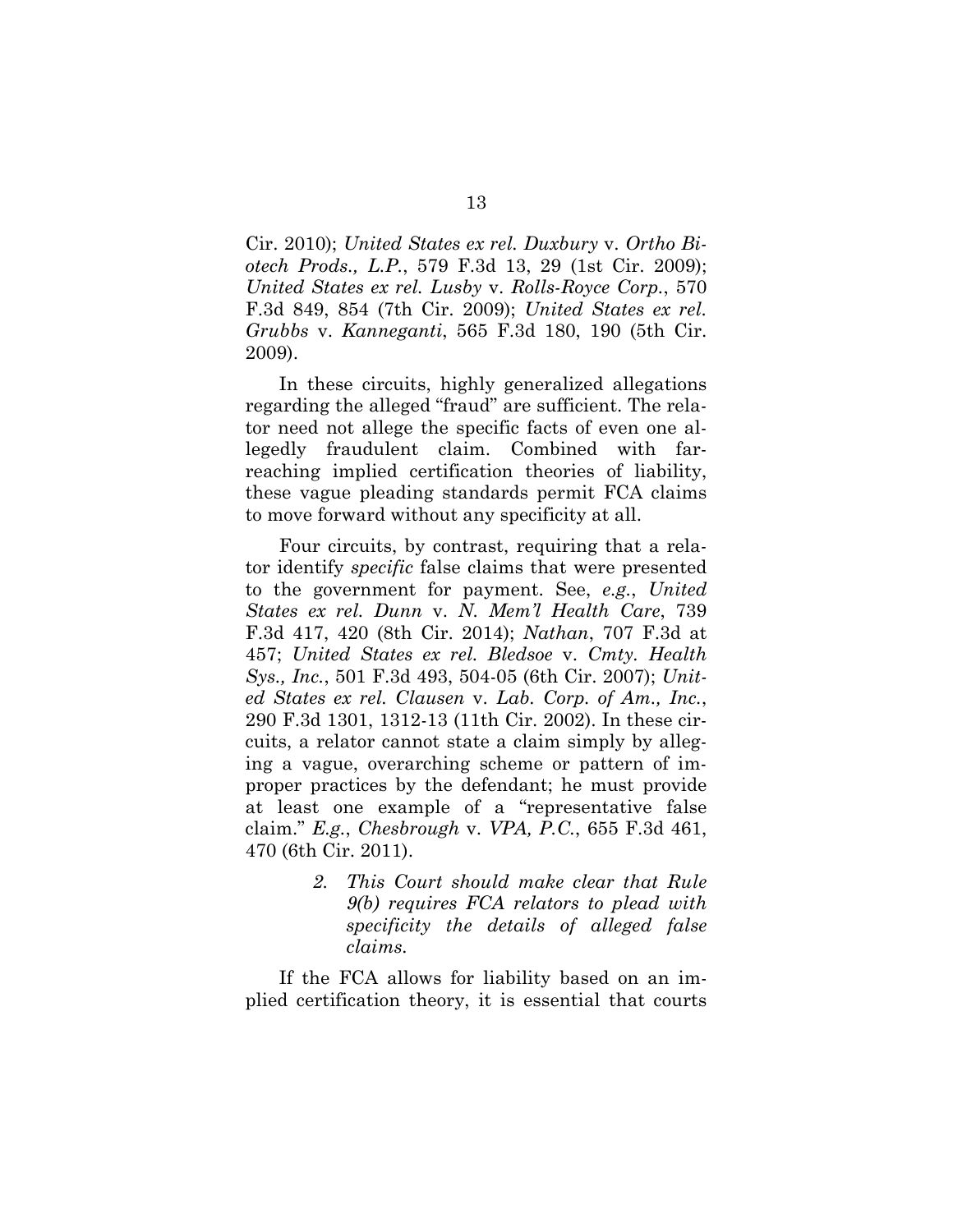hold relators to their obligation under Rule 9(b) of pleading defendants' alleged "implicit certifications" with adequate specificity. When a court neither requires a relator to plead actual false certifications of compliance with program conditions to the government *nor* to allege which specific program conditions that the defendant allegedly violated, even a threadbare complaint can expose a defendant to unpredictable and potentially crippling liability.

The *sine qua non* of an FCA violation is a false or fraudulent *claim*. See *Graham Cnty. Soil & Water Conservation Dist.* v. *United States ex rel. Wilson*, 559 U.S. 280, 283 (2010) (noting that FCA liability lies against "persons who make *false or fraudulent claims for payment* to the United States" (emphasis added)). The FCA "does not create liability merely for a [contractor's] disregard of Government regulations or improper internal policies." *Clausen*, 290 F.3d at 1311. Thus, although general allegations of fraud or illegal behavior may be *part* of a relator's FCA complaint, such general allegations are insufficient to state a claim without "a claim actually presented to the government for payment." *Nathan*, 707 F.3d at 456.

Only by identifying *specific* examples of false claims—and of *specific* regulations with which the defendant falsely certified compliance—can an FCA relator properly allege the "who, what, where, when, and how of the alleged fraud," as Rule 9(b)'s stringent pleading standard requires. See, *e.g.*, *United States ex rel. Joshi* v. *St. Luke's Hosp., Inc.*, 441 F.3d 552, 556 (8th Cir. 2006) (quotation marks omitted). Without this level of detail, a court will "be left wondering whether [the] plaintiff has offered mere conjecture or a specifically pleaded allegation on an es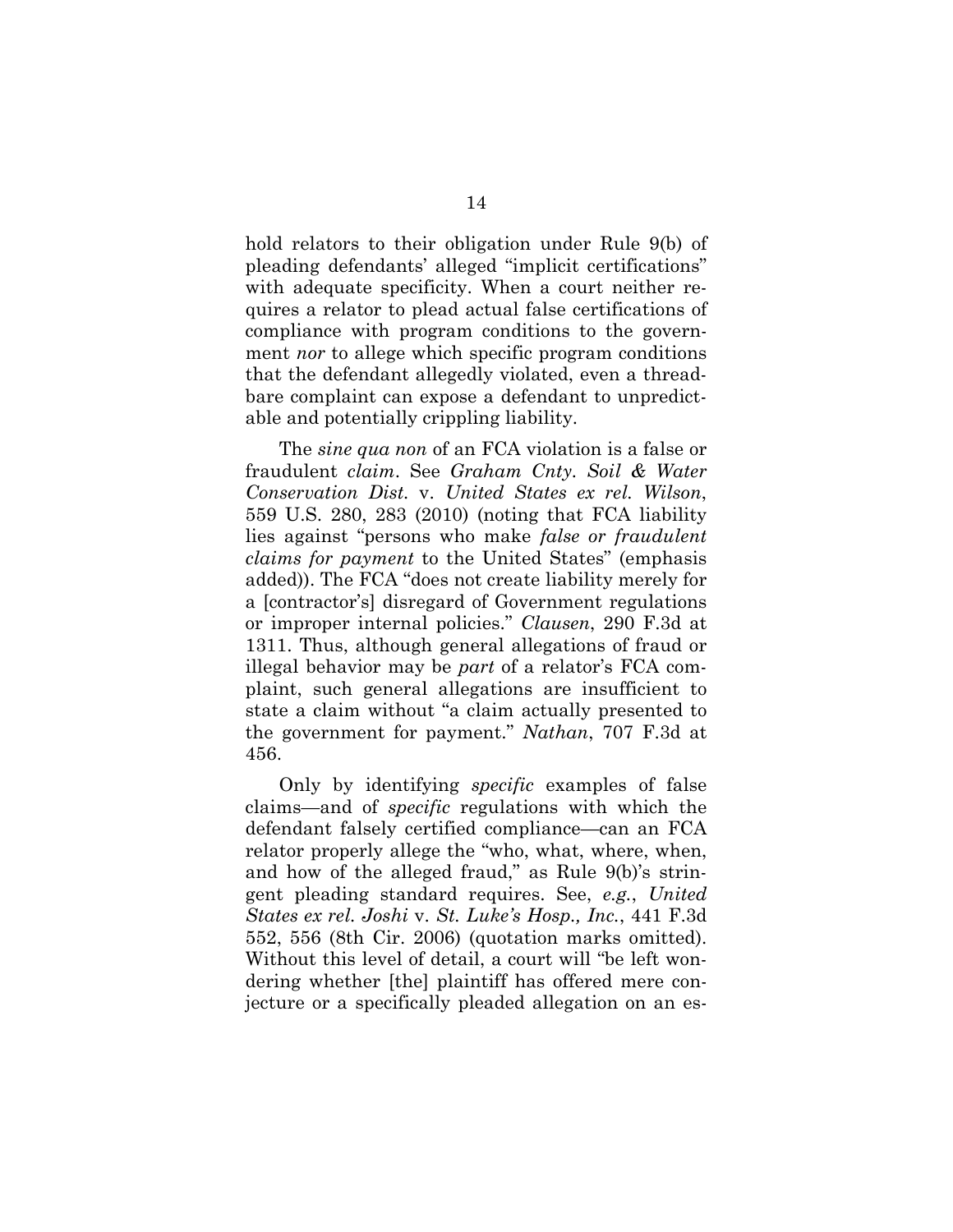sential element of [an FCA] lawsuit." *Clausen*, 290 F.3d at 1313. And if a suit lacking this necessary specificity proceeds past the pleading stage, a defendant will be exposed to potentially far-reaching liability, in excess of what any fair reading of the FCA permits.

If this Court recognizes any form of impliedcertification theory, it is therefore vital that relators be required to plead alleged violations of program regulations, and defendants' alleged "certifications" regarding those program regulations, with the high degree of particularity that Rule 9(b) demands.

### **C. Proper Application Of Rule 9(b) Is Essential To Screen Out Low-Merit FCA Claims Brought To Coerce Unjustified Settlements.**

If courts fail to apply Rule 9(b) properly in FCA actions, contractors who do business with the government will increasingly find themselves the target of frivolous litigation. The result will be *in terrorem*  settlements that impose dead-weight costs on the economy, wasted judicial resources, and greater reluctance on the part of contractors to do business with the government.

> *1. The sizable bounties available under the FCA are attracting an ever-increasing number of low-merit FCA suits.*

The number of *qui tam* lawsuits brought under the FCA each year has exploded. In 1987, just 30 private relators filed lawsuits under the FCA. Fraud Statistics—Overview, Civil Div., U.S. Dep't of Justice (Oct. 1, 1987 – Sept. 30, 2014), http://goo.gl/zk6vxD. By 2000, the number of suits had increased *tenfold*, to 363, and in 2013, the number of actions filed dou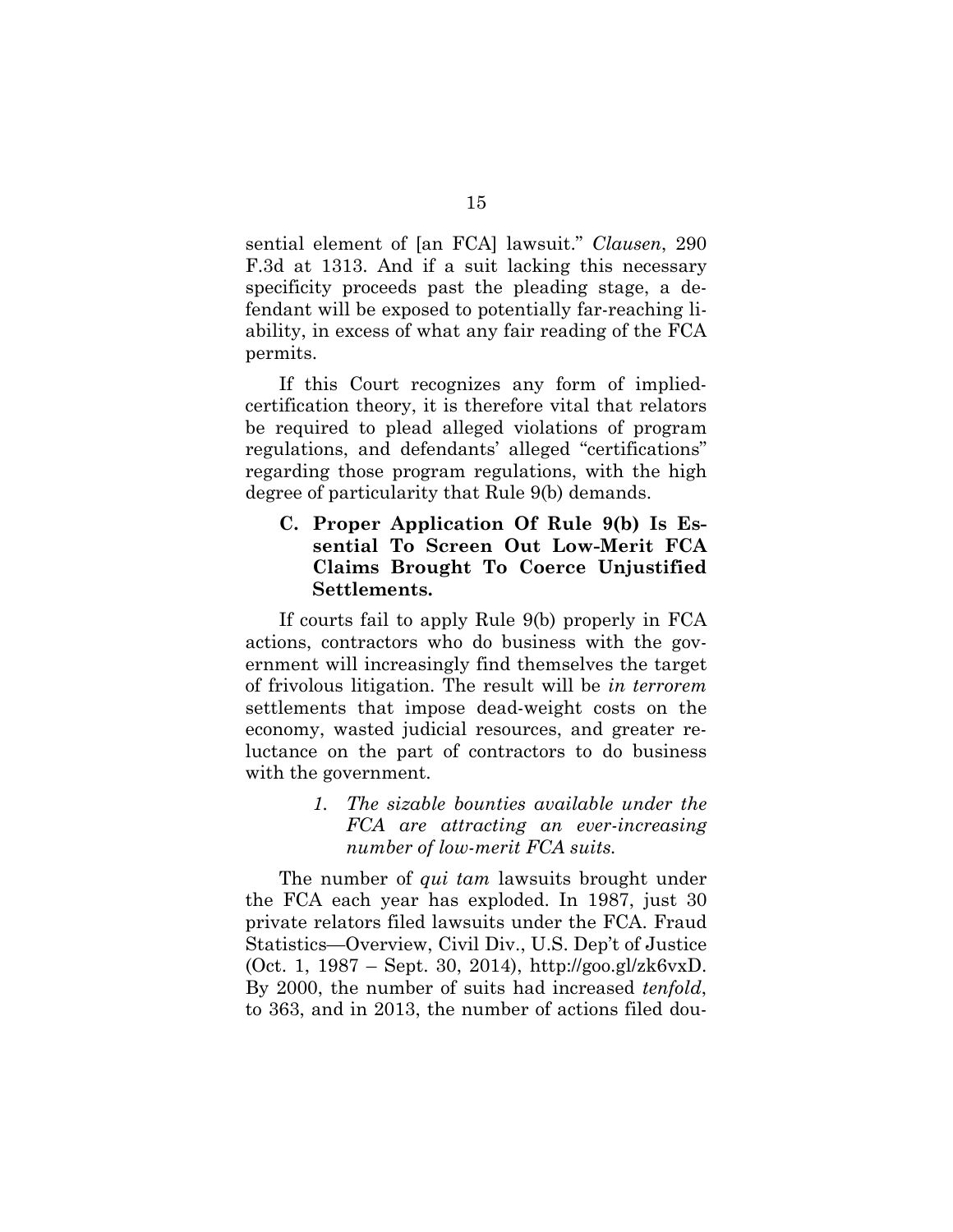bled again, to 754. *Ibid.* "Qui tam impositions have also risen dramatically, from around \$2.3 million in 1998 to nearly \$2.8 *billion* in 2011." David Freeman Engstrom, *Harnessing the Private Attorney General: Evidence from Qui Tam Litigation*, 112 Colum. L. Rev. 1244, 1270 (2012) (emphasis added).

This staggering boom in the number of FCA lawsuits reflects the fact that the "potential for astronomical profits, as well as the ever-expanding theories of liability" adopted by some courts, are increasingly inducing opportunistic would-be relators to bring suit. Sean Elameto, *Guarding the Guardians: Accountability in Qui Tam Litigation Under the Civil False Claims Act*, 41 Pub. Cont. L.J. 813, 844 (2012). A relator who brings a suit in which the government decides to intervene is entitled to 15-25% of the ultimate recovery. 31 U.S.C.  $\S$  3730(d)(1). And in cases where the government does not intervene, a relator receives  $25-30\%$  of the recovery. *Id.* §  $3730(d)(2)$ . These sizable shares mean that even a relatively modest case can produce a handsome payday for a relator: as of 2012, the "median relator recovery" was \$3 *million*. Elameto, *supra*, at 843.

Due to this significant potential for profit, FCA litigation has begun to attract a number of "serial whistleblowers"; "at least 25 people or groups have filed *five or more*" FCA suits since Congress amended the FCA in 1986 to allow for greater bounties. Peter Loftus, *Invoking Anti-Fraud Law, Louisiana Doctor Gets Rich*, Wall St. J., July 24, 2014, http://on.wsj. com/1PtsGb3 (emphasis added). And the increasingly large rewards that these litigants reap from FCA suits only "serve[] to encourage additional would-be whistleblowers, many of whom are looking to get rich quick." Elameto, *supra*, at 843-844.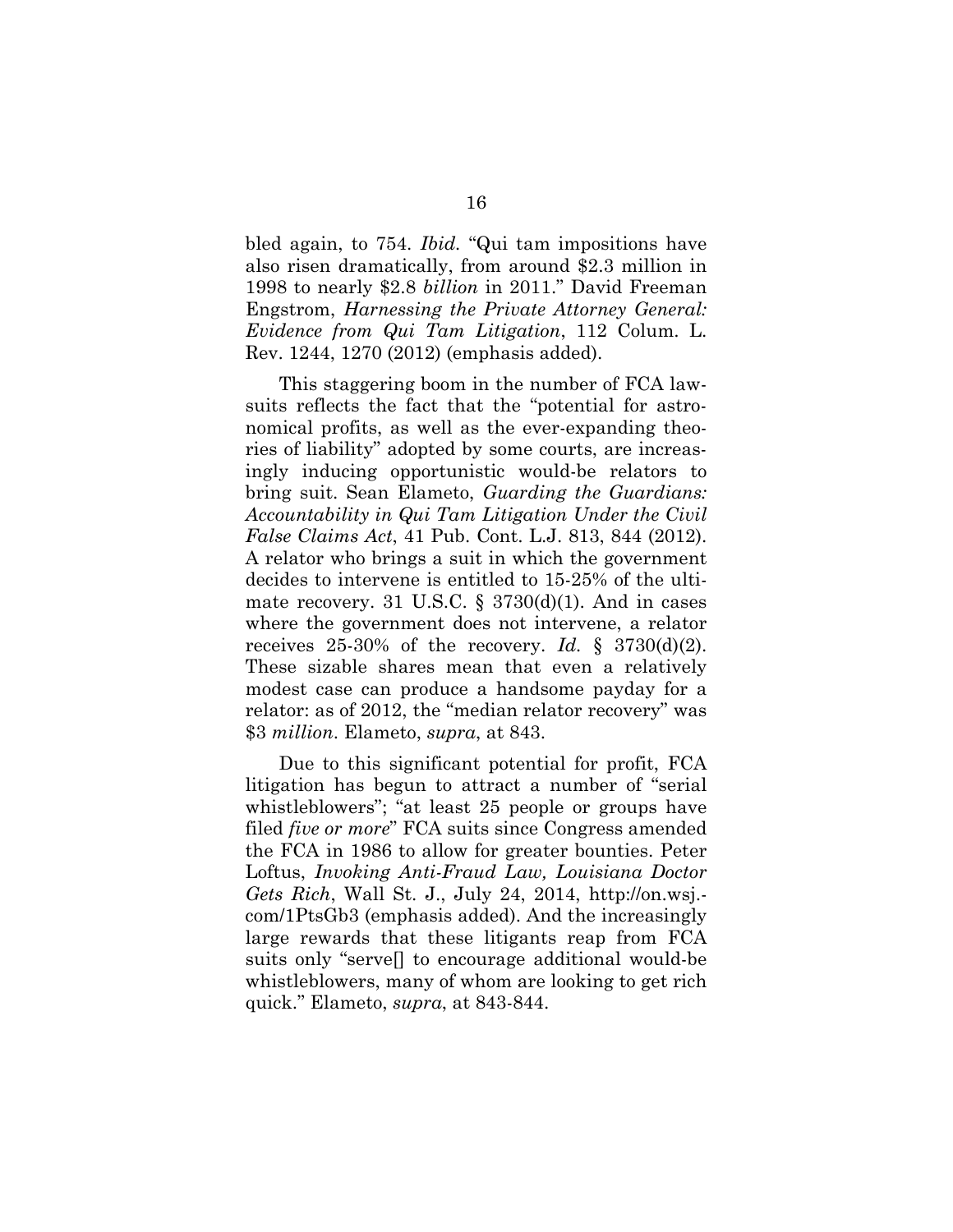There is little evidence that this dramatic increase in FCA litigation has produced any real social benefit. On the contrary, the track record of relators in FCA litigation is downright dismal. The Justice Department only intervenes in roughly 25% of FCA cases. See U.S. Chamber Inst. for Legal Reform, *The New Lawsuit Ecosystem*, at 63 (Oct. 2013), http://bit.ly/1Vm4xrc. And in those where the government does not intervene, relators are successful only *6%* of the time. *Ibid.* A simple back-of-theenvelope calculation, therefore, suggests that perhaps *70%* of all FCA cases that are filed lack merit.

In theory, the Justice Department has the ability to prevent meritless FCA lawsuits from going forward: the Act permits the Department to "dismiss [an FCA] action notwithstanding the objections of the" relator if it believes the case should not proceed. 31 U.S.C. § 3730(c)(2)(A). But in practice, the government rarely makes use of this authority. See Michael Rich, *Prosecutorial Indiscretion: Encouraging the Department of Justice to Rein in Out-of-Control Qui Tam Litigation Under the Civil False Claims Act*, 76 U. Cin. L. Rev. 1233, 1264 (2008). Because "the government does not dismiss, \* \* \* relators are permitted to proceed with[] thousands of nonmeritorious qui tam suits." *Id.* at 1264-1265. That number will only continue to increase if this Court blesses the implied-certification theory.

> *2. Allowing weak FCA suits to survive dismissal results in significant adverse consequences.*

Low-merit FCA suits impose substantial burdens on the justice system and on society. In particular, contractors sued under the FCA face enormous pressure to settle even unmeritorious claims.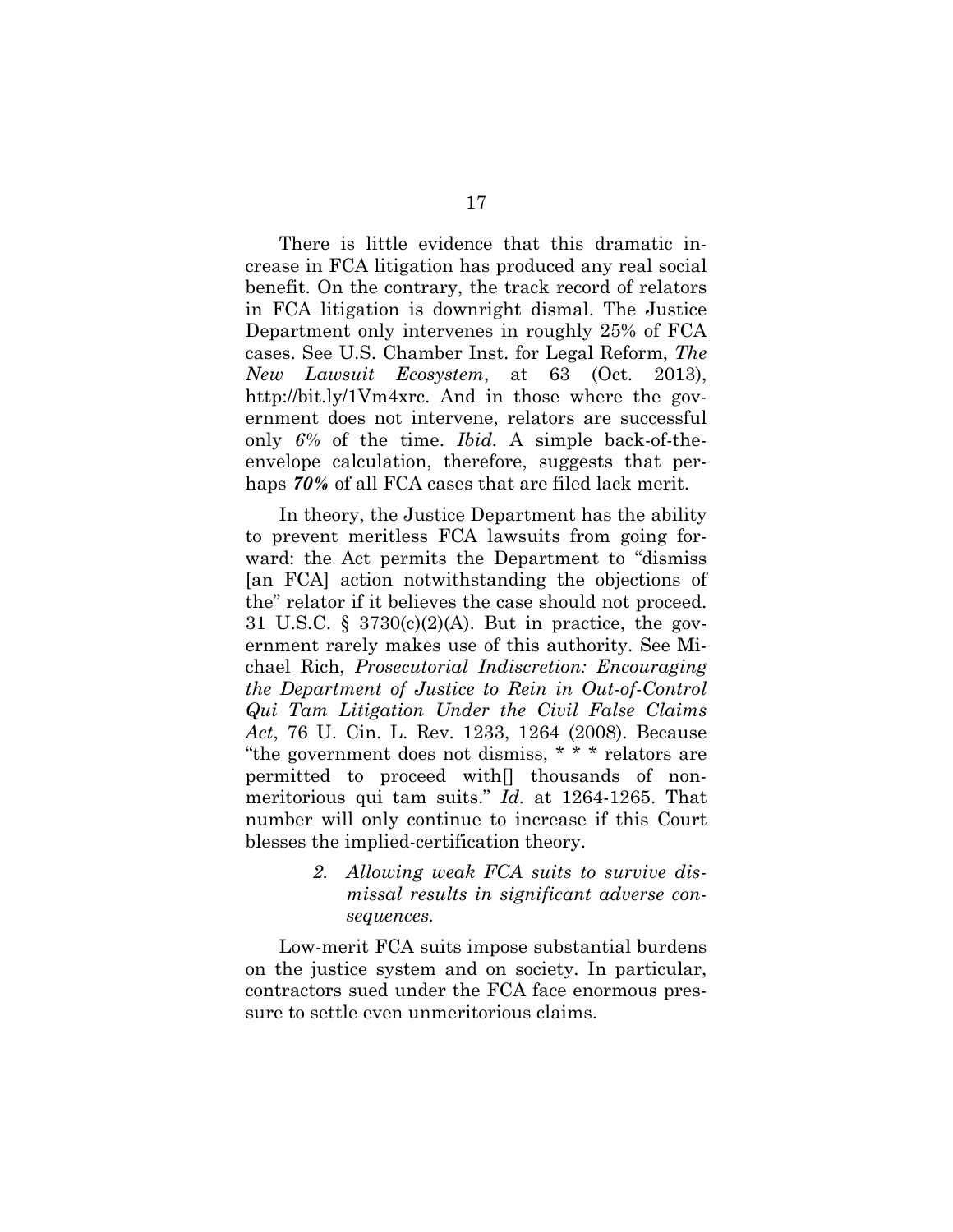That is so, first and foremost, because of the sheer amount of money at stake: the FCA authorizes treble damages, in addition to a civil penalty of \$5,000 to \$10,000 *per violation*. 31 U.S.C. § 3729(a)(1). The Act also requires defendants to pay relators' expenses and attorneys' fees. *Id.*  $\S 3730(d)(1)-(2)$ . In light of these massive potential remedies, defendants are frequently induced "to settle otherwise unmeritorious suits to avoid risking financial ruin caused by an adverse ruling." Malcolm J. Harkins III, *The Ubiquitous False Claims Act: The Incongruous Relationship Between a Civil War Era Fraud Statute and the Modern Administrative State*, 1 St. Louis U.J. Health L. & Pol'y 131, 174 (2007).

The settlement pressure on defendants is further exacerbated by the enormous potential litigation costs in FCA suits. As this Court observed just last year, "the costs of litigation, including expenses of discovery and experts, may 'push cost-conscious defendants to settle even anemic cases.'" *Texas Dep't of Hous. & Cmty. Affairs* v. *Inclusive Cmtys. Project, Inc.*, 135 S. Ct. 2507, 2550 (2015) (quoting *Bell Atl. Corp.* v. *Twombly*, 550 U.S. 544, 559 (2007)). That is especially true in FCA litigation. "[D]iscovery in qui tam suits is particularly vitriolic," often leading to "years of expensive disputes over document production and depositions." Mathew Andrews, Note, *The Growth of Litigation Finance in DOJ Whistleblower Suits: Implications and Recommendations*, 123 Yale L.J. 2422, 2434 (2014). Massive discovery expenses, along with other litigation costs, require FCA defendants to spend "hundreds of thousands of dollars, if not millions," to defend themselves, on top of a "tremendous expenditure of time and energy." Todd J. Canni, *Who's Making False Claims, the Qui Tam Plaintiff or the Government Contractor?*, 37 Pub.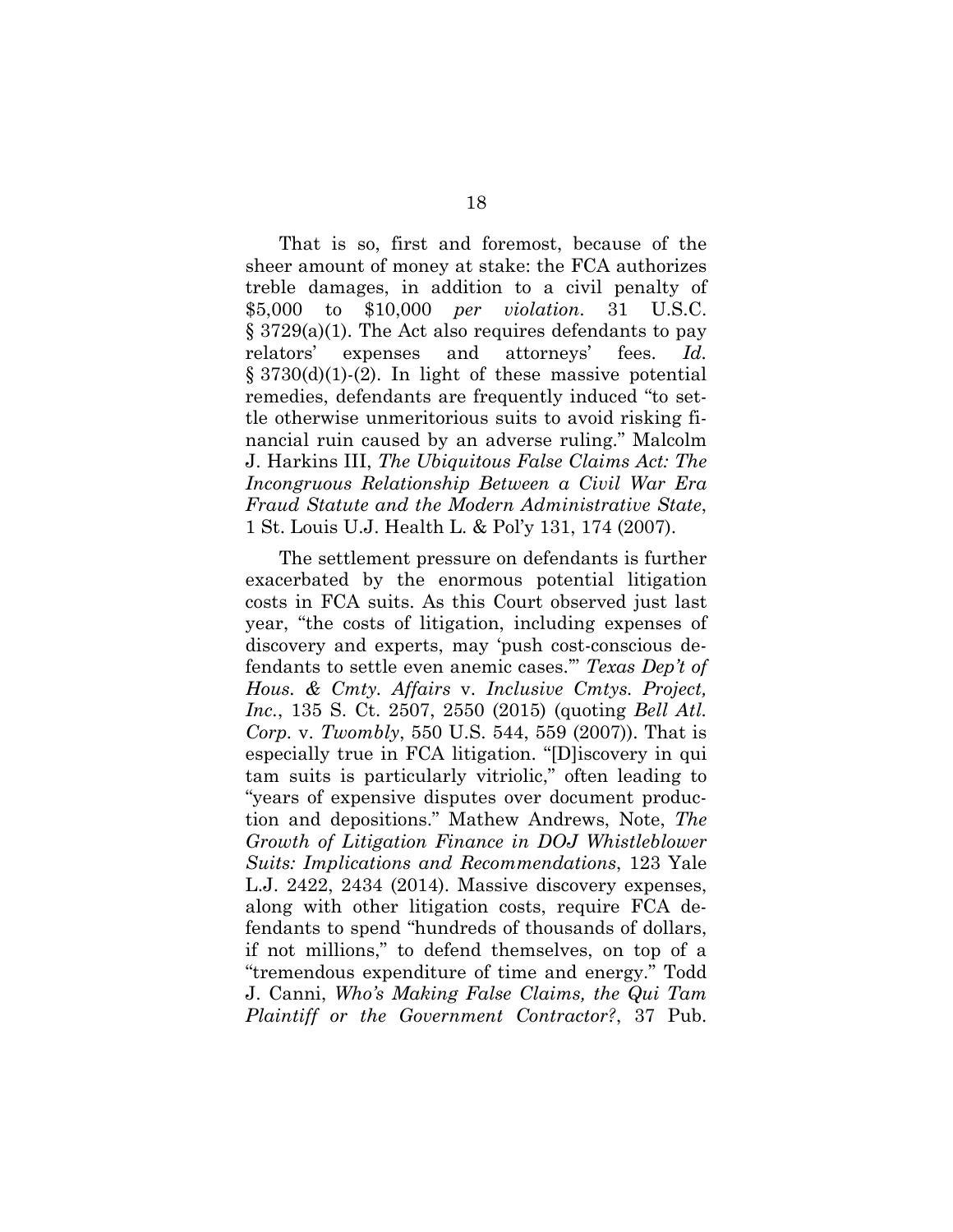Cont. L.J. 1, 11 & n.66 (2007). It can often be more attractive for defendants to settle even frivolous cases than to incur large expenses defending an FCA suit on the merits.

Finally, the threat that FCA litigation poses to a government contractor's business provides yet another powerful incentive to settle. For many contractors, a finding of FCA liability is a "corporate death sentence," because "agency officials have broad discretion to temporarily debar or permanently suspend" a contractor found to have violated the Act. Michael Lockman, Note, *In Defense of a Strict Pleading Standard for False Claims Act Whistleblowers*, 82 U. Chi. L. Rev. 1559, 1571 (2015). "Many FCA defendants in the defense and health-care sectors almost certainly could not exist without the government as a contractual partner" and thus cannot risk the possibility of such sanctions. *Ibid.*

Indeed, even the mere *pendency* of FCA litigation can be an existential threat to government contractors. The "potential for a large damages verdict, however remote, may cause financial institutions to decline a government contractor's request for a business loan." Canni, *supra*, at 11 n.65. And agency officials, who are commanded by regulation to consider a contractor's "record of integrity and business ethics" before doing business with it (48 C.F.R. § 9.104-1(d)), may "question the contractor's business practices" based on the "mere presence of *allegations* of fraud." Canni, *supra*, at 11 (emphasis added). Many contractors can ill afford these disruptions to their business and thus are strongly pressured to settle any FCA claim that survives a motion to dismiss.

In short, "most non-intervened [FCA] suits" which make up the lion's share of FCA litigation as a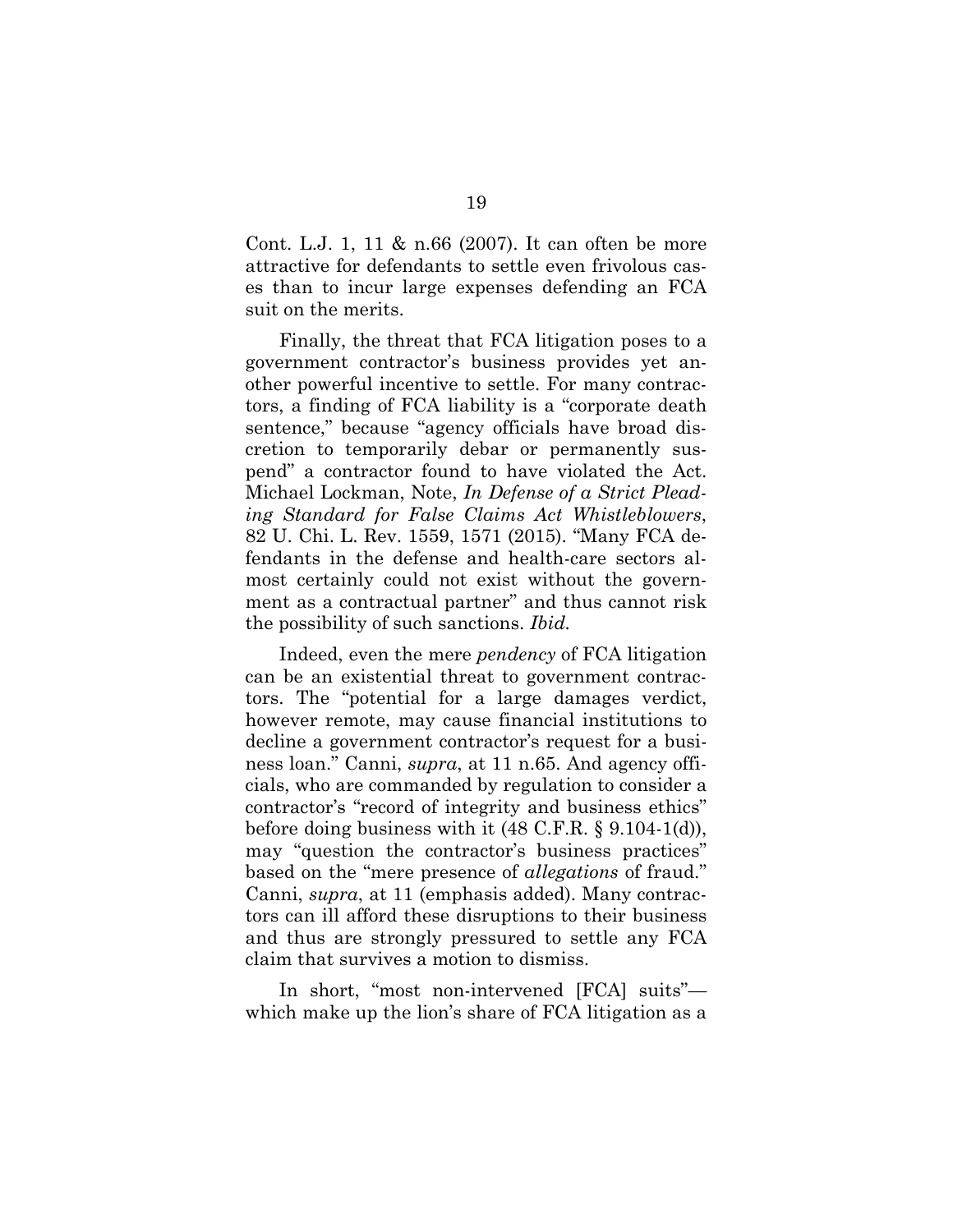whole—"exact a net cost on the public." Rich, *supra*, at 1264. They consume judicial resources and make it harder for the government to focus its attention on the cases that are truly meritorious. They coerce *in terrorem* settlements from contractors who cannot run even a small risk of an adverse judgment and whose businesses cannot survive a protracted period of litigation and uncertainty. And by raising legal costs for even the most scrupulous of contractors, they may cause job losses, force contractors to increase prices, and discourage companies from doing business with the government. Canni, *supra*, at 12. "In all cases, the taxpayers lose out." *Ibid.*

#### *3. Proper application of Rule 9(b) is essential to screen out meritless FCA litigation.*

If these harmful consequences of unjustified litigation are to be averted, courts must properly apply Rule 9(b). One of Rule 9(b)'s most important functions is to "protect[] defendants from frivolous suits, or spurious charges of immoral and fraudulent behavior." *Clausen*, 290 F.3d at 1313 n.24 (quotation marks omitted).

An overly permissive interpretation of Rule 9(b) enables private relators to "needlessly harm a defendant[']s[] goodwill and reputation by bringing a suit that is, at best, missing some of its core underpinnings, and, at worst, are [sic] baseless allegations used to extract settlements." *Ibid.* A properly strict approach, by contrast, would do much to "deter[] the use of complaints as a pretext for fishing expeditions." *Streambend Props. II, LLC* v. *Ivy Tower Minneapolis, LLC*, 781 F.3d 1003, 1010-1011 (8th Cir. 2015) (quotation marks omitted).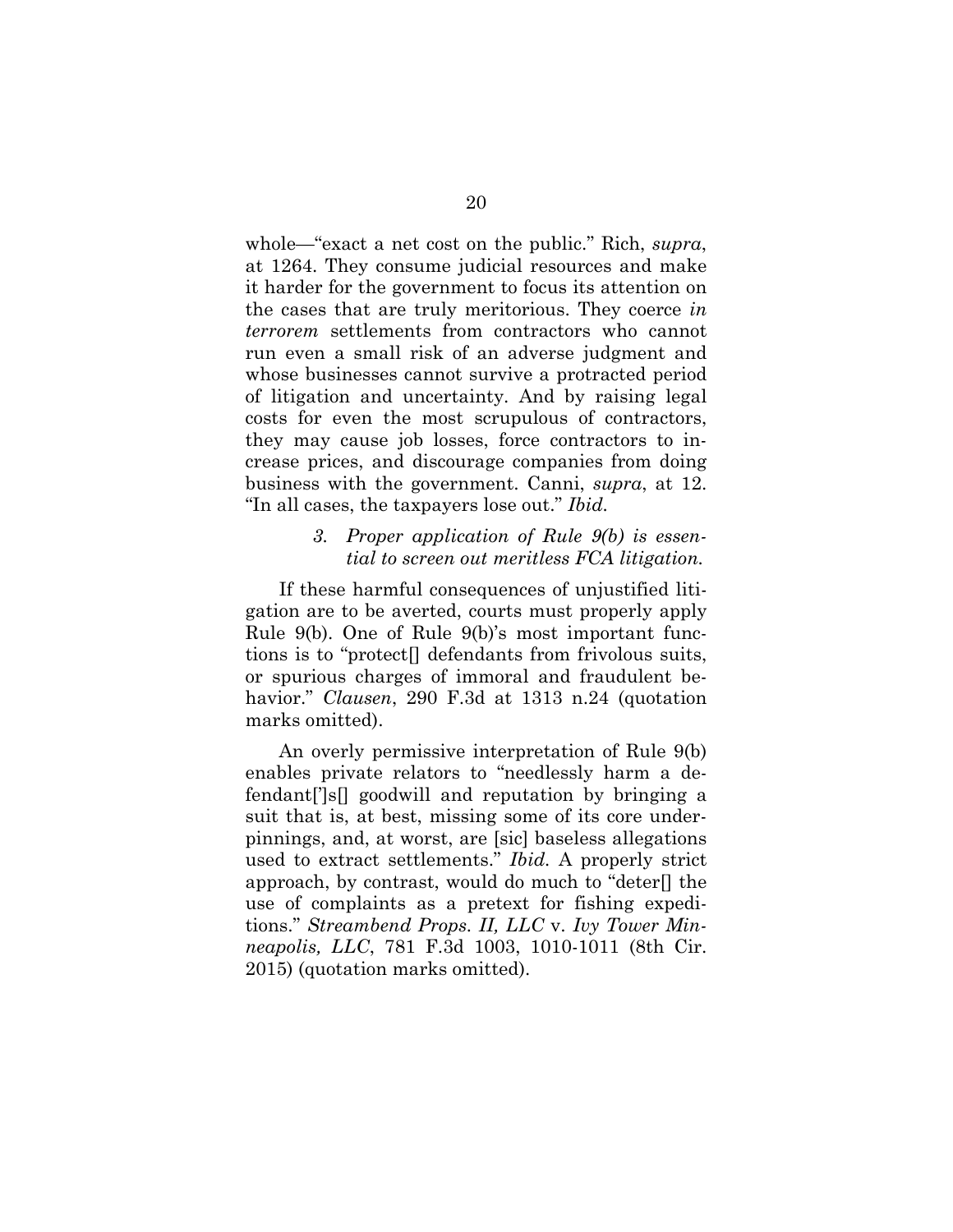Moreover, proper application of Rule 9(b) would have little or no effect on the deterrence of fraud through *qui tam* litigation. As explained above (at p. 17), the vast majority of successful *qui tam* suits are those in which the government intervenes. And the government's ability to prosecute FCA suits would not be the least bit impeded by a proper application of Rule 9(b). The government "already possesses the claims—false or otherwise—a potential defendant has submitted for payment." *United States ex rel. Atkins* v. *McInteer*, 470 F.3d 1350, 1360 n.17 (11th Cir. 2006). It therefore can "access those claims on its own and evaluate any FCA liability that it believes should attach *before* determining whether to bring suit or intervene in a relator's *qui tam* action." *Ibid.* Given its access to information, the government should have no trouble pleading FCA claims with the specificity that Rule 9(b) requires.

Indeed, the only parties who will be impeded by courts' following the correct approach to Rule 9(b) are improper relators—those who lack personal, nonpublic knowledge of alleged fraud. Lax applications of Rule 9(b) allow such would-be relators to allege a highly general at the pleading stage and then seek to "rest [their claims] primarily on facts learned through the costly process of discovery." See, *e.g.*, *United States ex rel. Wilson* v. *Kellogg Brown & Root, Inc.*, 525 F.3d 370, 380 (4th Cir. 2008). That sort of tactic is "precisely what Rule 9(b) seeks to prevent," and courts should have no qualms about forbidding its use. *Ibid.*

#### **CONCLUSION**

The judgment of the court of appeals should be reversed.